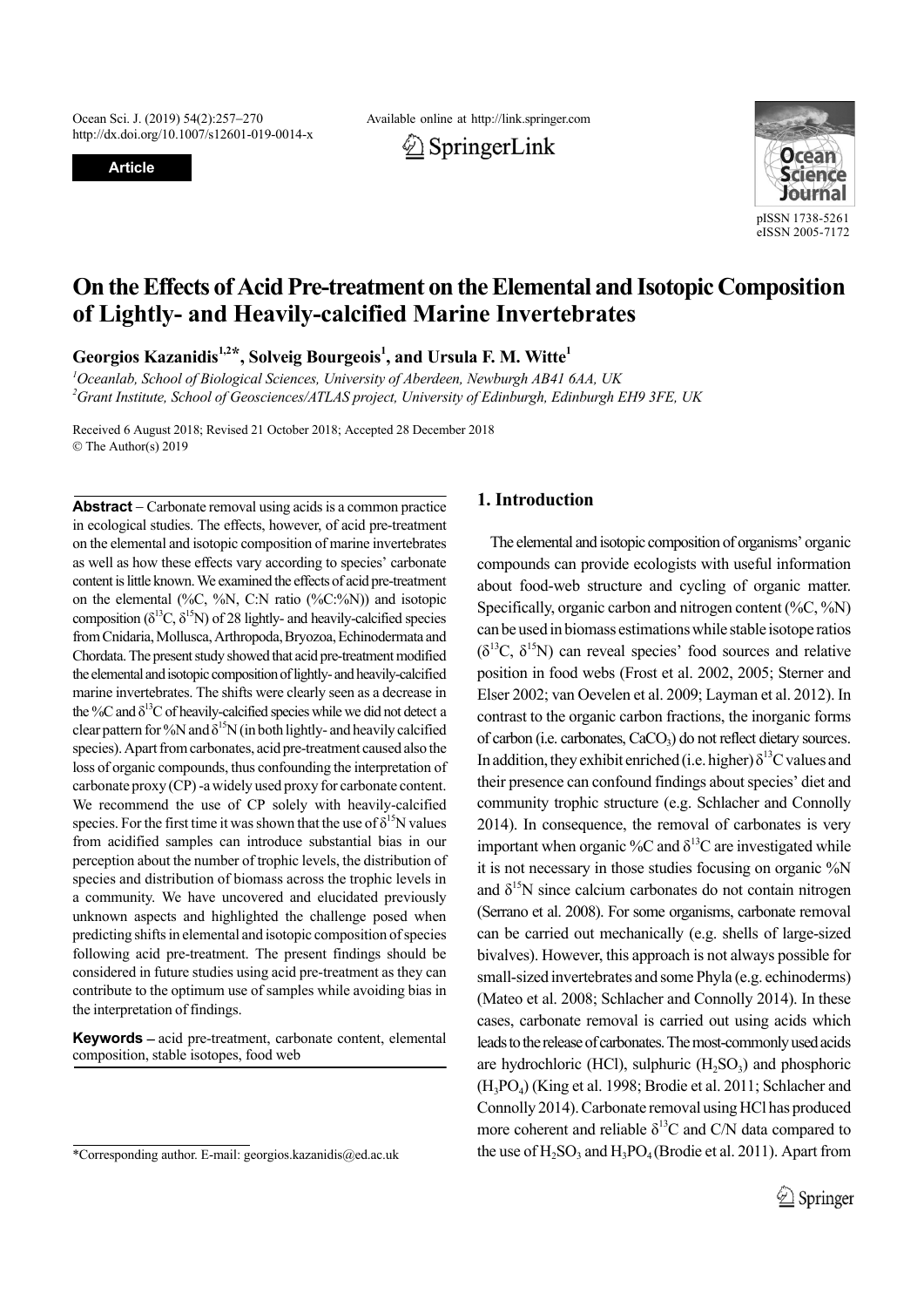the type of acid used, there is also variability in terms of the acid concentration used (e.g. 1–36% in the case of HCl, Brodie et al. 2011 and references therein) and the means of application (e.g. direct application of the acid in the capsule containing the sample vs. acid fumigation, addition of a specific volume of acid vs. the addition of acid until the cessation of effervescence) (Bosley and Wainright 1999; Jacob et al. 2005; Søreide et al. 2006; Jaschinski et al. 2008; Serrano et al. 2008; Vafeiadou et al. 2013).

Apart from the removal of carbonates, acid pre-treatment can affect the organic fractions of carbon and nitrogen (Schlacher and Connolly 2014). This is important since measurements on the elemental and isotopic composition of carbon and nitrogen are often carried out in the same acidified sample to reduce preparation time and analytical cost. The effects of carbonate removal on the organic fractions of carbon and nitrogen are attributed to factors like loss of acid-soluble organic carbon during carbonate dissolution, volatilization of organic compounds, loss of material (e.g. fine particles) during pre-treatment, fractionation of organic matter during acid evaporation, preservation of organic matter with small  $\delta^{13}$ C value and limited analytical accuracy due to low C or N recovery in samples (Bunn et al. 1995; Serrano et al. 2008; Schlacher and Connolly 2014 and references therein).

To date, only a few groups of marine invertebrates (i.e. arthropods, molluscs, polychaetes -see Figure 2 in Schlacher and Connolly 2014) have been investigated regarding the effects of carbonate removal on their elemental and isotopic composition. Surprisingly, studies on groups common in marine ecosystems (e.g. echinoderms, bryozoans, ascidians) are absent and thus the extent of changes in their elemental and isotopic composition is unknown. Despite this absence of knowledge, previous works have used the  $\delta^{15}N$  values from acidified samples of heavily-calcified organisms (e.g. Mintenbeck et al. 2007; Yokoyama et al. 2009; Iken et al. 2010; Feder et al. 2011; Sokolowski et al. 2014; Divine et al. 2015; Tu et al. 2015). Furthermore, it should be mentioned that previous works examining pre-treatment effects on species' composition were mainly focused on the direction and magnitude of shifts but did not investigate the possible effects on the interpretation of community trophic structure using acidified and non-acidified samples. This is important for  $\delta^{15}N$  values since they are used for the calculation of species' trophic level (e.g. Post 2002). In addition,  $\delta^{15}N$  values of primary consumers are used as a trophic baseline in food webs (Vander Zanden and Rasmussen 1999; Iken et al. 2010).

The present study is the first one to investigate the effects of acid pre-treatment on the elemental and isotopic composition of marine invertebrates from a large range of carbonate content [from lightly (e.g. arthropods) to heavily-calcified (e.g. echinoderms)] and the possible consequences of these effects on the interpretation of community trophic structure. It was hypothesized that carbonate removal would cause the depletion of %C and  $\delta^{13}$ C values -especially in heavily-calcified organisms like echinoderms and calcified bryozoans- while such an effect was not expected for %N and  $\delta^{15}N$ . In addition, it was hypothesized that no differences in community trophic structure (number of trophic levels, distribution of species' number and biomass across the trophic levels) between the use of acidified and non-acidified  $\delta^{15}N$  values would be found.

# **2. Material and Methods**

### **Study areas and collection of samples**

Macro- and megafauna were collected from cold-water coral reefs (CWCRs) in the northeast Atlantic and soft sediments in the east Canadian Arctic (see Table A1 in Appendix). During the cruise "JC073" on board the RRS "*James Cook*" in 2012, fauna living in association with the substratum-forming sponge *Spongosorites coralliophaga* (Stephens, 1915) that colonize coral rubble was collected from Mingulay reef complex and Logachev Mound in the northeast Atlantic using the remotely operated vehicle (ROV) "*Holland I*" (Roberts and Shipboard Party 2013).

The tight sampling schedule during the JC073 "Changing Oceans" expedition (where samples from two cold-water coral reefs were collected) did not allow for immediate taxonomic identification on board. In addition, freezing of specimens was not carried out in order to avoid damage to specimens that would impede the proper taxonomic identification of the specimens. As a response, the collected fauna was preserved in 10% seawater formalin and data were treated following previous studies (Gontikaki et al. 2011; Hunter et al. 2012; Jeffreys et al. 2013; Kazanidis and Witte 2016). Specifically, taking into account the findings from previous studies on the effects of formalin preservation on carbon and nitrogen isotope ratios (Bosley and Wainright 1999; Post 2002; Sarakinos et al. 2002; Fanelli et al. 2010; Ruiz-Cooley et al. 2011; Lau et al. 2012; Rennie et al. 2012; Liu et al. 2013) we acknowledge that the  $\delta^{13}C$  and  $\delta^{15}N$  values of fauna from cold-water coral reefs may have been distorted due to the chosen method of sample preservation. The possible distortion of stable isotope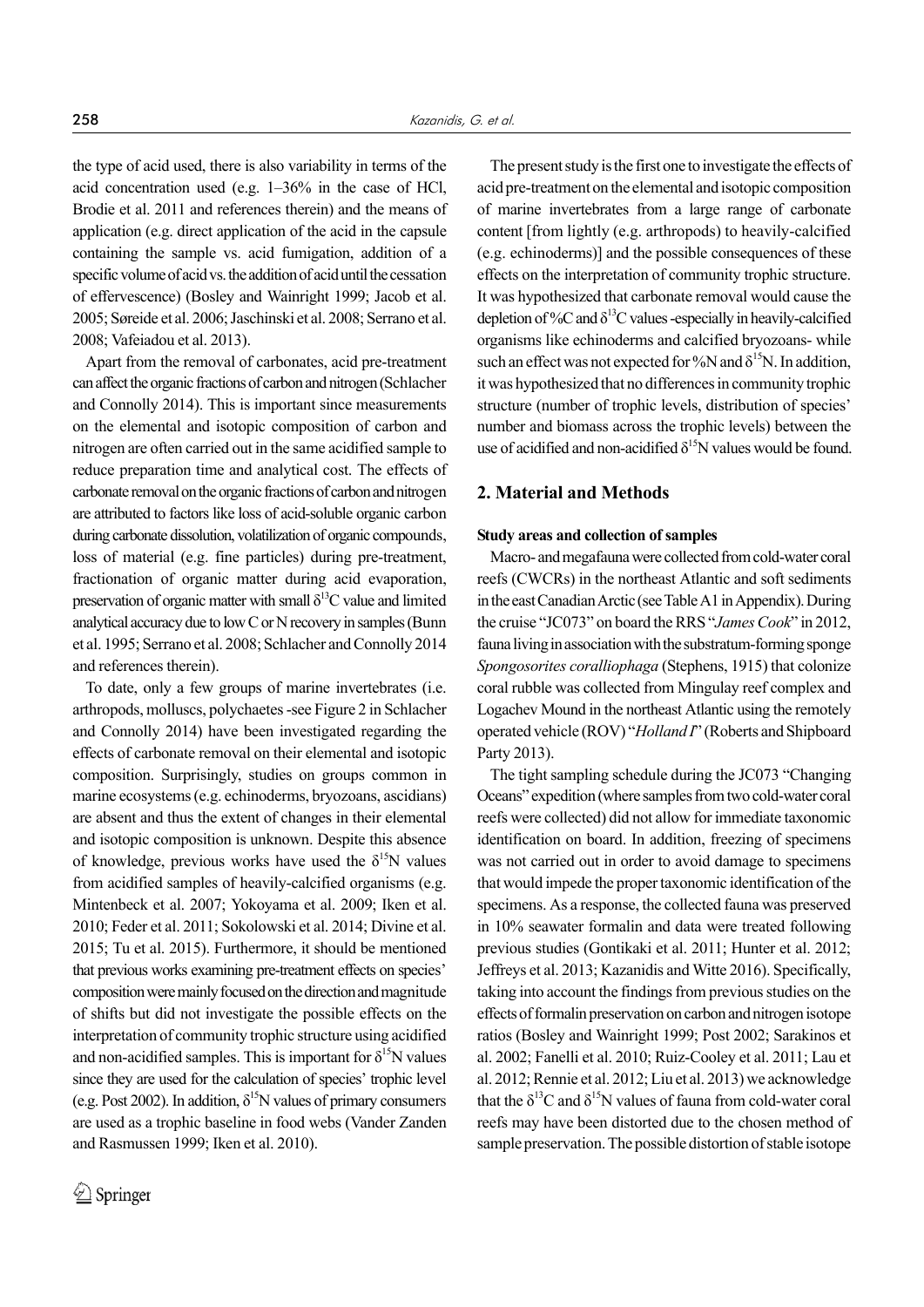ratios due to preservation in formalin could introduce some uncertainty in the examination of a community's trophic structure (i.e. carbon sources, species' trophic level); however, it should be mentioned that a) several studies have shown that the effects of formalin preservation on  $\delta^{15}$ N values were minor compared to a commonly-used trophic fractionation factor (i.e. +3.4‰, DeNiro and Epstein 1981; Post 2002) enabling thus the allocation of species to trophic levels (Fanelli et al. 2010) and b) a confounding effect on our findings should not be expected since both acidified and non-acidified subsamples have been preserved in formalin. Under these circumstances, we chose to address possible effects of formalin on *δ* 13C values through the addition of 1‰, as in previous studies (Demopoulos et al. 2007; Sweetman and Witte 2008; Gontikaki et al. 2011; Hunter et al. 2012). This approach is in agreement with previous studies where a decrease up to 1% in  $\delta^{13}$ C values due to formalin preservation has been mentioned (Bosley and Wainright 1999; Edwards et al. 2002; Sarakinos et al. 2002; Syväranta et al. 2008; Bicknell et al. 2011; de Lecea et al. 2011; Xu et al.

2011; Lau et al. 2012; Rennie et al. 2012; Liu et al. 2013;

González-Bergonzoni et al. 2015). The species selected for bulk stable isotope analysis were: the cnidarian *Parazoanthus anguicomus* (Norman, 1868), the arthropods *Aristias neglectus* Hansen, 1888, *Janira maculosa* Leach, 1814, *Galathea strigosa* (Linnaeus, 1761), *Scalpellum scalpellum* (Linnaeus, 1767), the molluscs *Asperarca nodulosa* (juvenile) (O. F. Müller, 1776), cf *Tonicella marmorea*, the bryozoans Candidae sp., *Chartella barleei* (Busk, 1860), *Reteporella beaniana* (King, 1846), the echinoderms *Ophiura ophiura* (Linnaeus, 1758), *Ophiothrix fragilis* (Abildgaard, in O.F. Müller, 1789), *Ophioctenella acies* (adult and juveniles) Tyler et al. 1995, *Porania (Porania) pulvillus* (O.F. Müller, 1776) and the ascidian *Polycarpa pomaria* (Savigny, 1816). During expedition "2013 ArcticNet" on board the "CCGS Amundsen" megafauna samples from the east Canadian Arctic were collected using an Agassiz trawl at 5 stations in summer 2013. The stations were located in the Labrador Sea, Baffin Bay, North Water Polynya, Nares Strait and Lancaster Sound. The identification of specimens was feasible on board and thus it was followed by specimens' preservation at –80°C. Selected species included: the cnidarians Anthozoa indet., *Umbellula* sp., the arthropod *Pagurus* sp., the mollusc *Margarites costalis* (Gould, 1841), the echinoderms *Gorgonocephalus* sp., *Ophiacantha bidentata* (Bruzelius, 1805), *Ophiopleura borealis* Danielssen and Koren, 1877, *Ctenodiscus crispatus* (Retzius, 1805), *Pontaster tenuispinus* (Düben and Koren, 1846),

*Psilaster andromeda* (Müller and Troschel, 1842), *Heliometra glacialis* (Owen, 1833 ex Leach MS) and *Strongylocentrotus droebachiensis* (O.F. Müller, 1776).

### **Sample preparation for stable isotope analysis**

Samples fixed in formalin were dried at 60°C while frozen samples were freeze-dried (0.041 mbar, -49.8°C). The shell of the gastropod *M. costalis* was removed mechanically prior to grinding. However, carbonate removal was applied to the specimens of *M. costalis* due to the difficulty in removing all small shell pieces. Similarly, the shell of *Pagurus* sp. was removed before grinding. Grinding was carried out using the TissueLyser II (Qiagen) or a mortar and pestle according to the size of the organisms. Following grinding, each species was subjected to a preliminary analysis of their C and N content (as % of dry mass) in order to assess the optimal amount of dry mass for dual ( $\delta^{13}$ C and  $\delta^{15}$ N) stable isotope ratios analysis. Each sample of macro- and megafauna was divided in two subsamples i.e. subsamples to be acidified or not. Subsamples not to be acidified were placed in tin cups while subsamples to be acidified were placed in silver cups ( $5 \times 8$  mm, Elemental Microanalysis UK). Carbonate removal was carried out through the sequential addition of 15 µl of (1M) hydrochloric acid directly in the silver cups using a micropipette; the cessation of the effervescence was used as the criterion that carbonates had been removed (Vafeiadou et al. 2013). The total volume of 1M hydrochloric acid added in each silver cup was recorded (Table A2 in the Appendix). Both acidified and non-acidified samples were dried at 60°C overnight (e.g. Carabel et al. 2006; Jaschinski et al. 2008; Serrano et al. 2008); no washing with distilled water was carried out (Mateo et al. 2008). Overnight drying and no washing with distilled water were also performed for the non-acidified subsamples.

#### **Stable isotope analysis**

Samples from cold-water coral reefs were analysed for  $\delta^{13}$ C and  $\delta^{15}$ N values at University of California Davis Stable Isotopes Facility (UC Davis SIF) using an Elementar Micro Cube Elemental Analyzer (Elementar Analysensysteme GmbH, Hanau, Germany) interfaced to a PDZ Europa 20-20 isotope ratio mass spectrometer (Sercon Ltd., Cheshire, UK). Samples were combusted at 1000°C in a reactor packed with tungsten oxide. During analysis, samples were interspersed with several replicates of at least five laboratory standards which had been previously calibrated against international isotope standards. The long term standard deviation is 0.2‰ for C and 0.3‰ for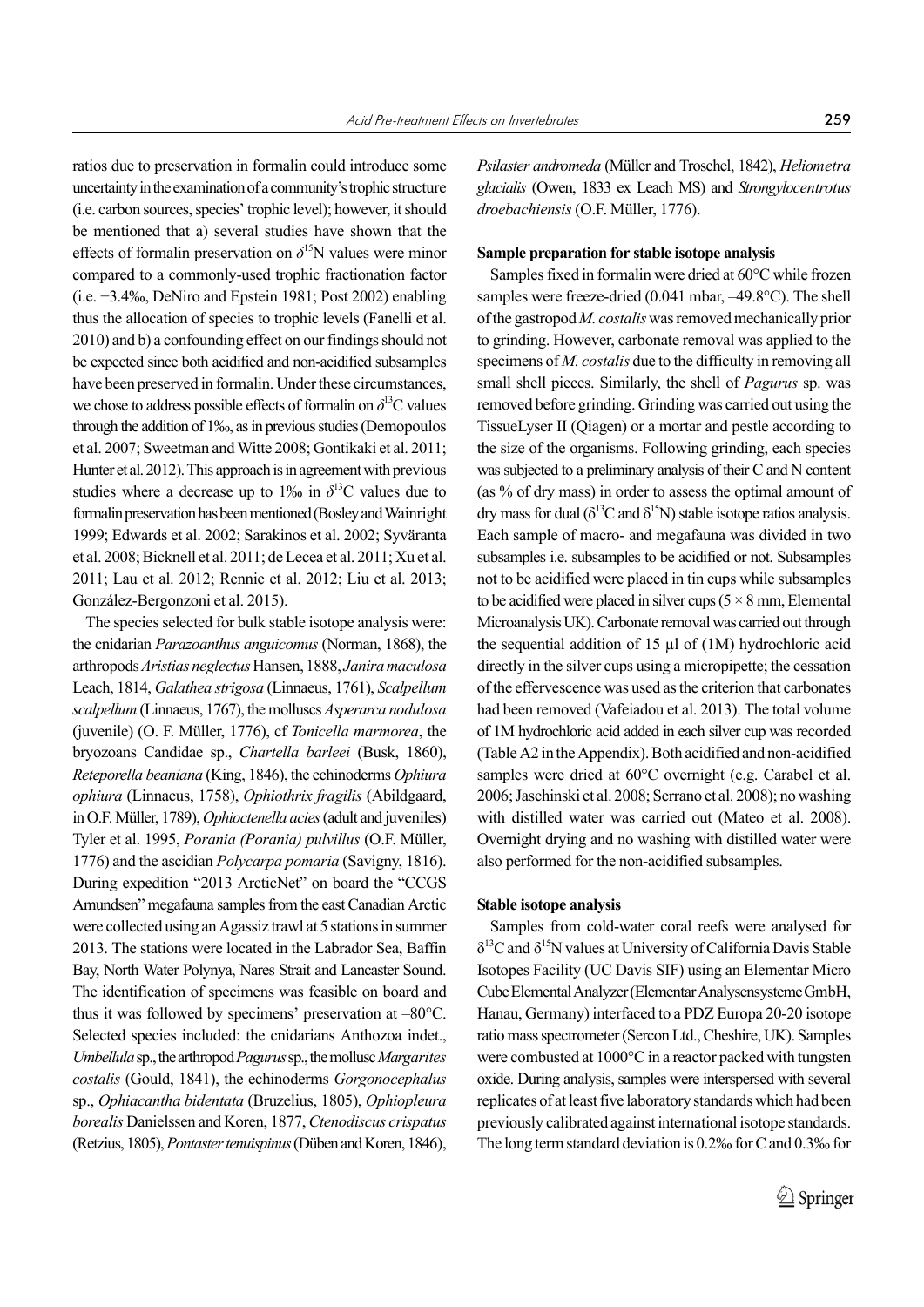N isotopes. Samples from the Canadian Arctic were analysed for C and N isotopes at the James Hutton Institute (JHI, Aberdeen, UK) using a Flash EA 1112 Series Elemental Analyser connected via a Conflo III to a Delta<sup>Plus</sup> XP isotope ratio mass spectrometer (all Thermo Finnigan, Bremen, Germany). The isotope ratios were traceable to International Atomic Energy Agency reference materials USGS40 and USGS41 (both Lglutamic acid); certified both for  $\delta^{13}C$  (‰<sub>VPDB</sub>) and  $\delta^{15}N$ (‰<sub>air</sub>). Long term precisions for a quality control standard (milled flour) were:  $\delta^{13}C - 25.5 \pm 0.2\%$  and  $\delta^{15}N + 1.7 \pm 0.4\%$ (mean  $\pm$  sd,  $n = 200$ ). The C and N content (as % of dry mass) was calculated based on the area output of the mass spectrometer and the dry mass (mg) analysed. The fact that samples were not preserved in the same way and they were analysed in different laboratories (Mill et al. 2008) does not have a confounding effect on results presented here since effects of carbonate removal were examined through comparisons between subsamples.

### **Data treatment and statistical analysis**

The carbonate content of samples was determined through the carbonate proxy (CP) (Jacob et al. 2005). This proxy is based on the C:N ratio (w:w) of acidified and non-acidified subsamples and is calculated through the following equation:

$$
Carbonate proxy = \frac{[C/N]_{no\ acid}}{[C/N]_{acid}} - 1
$$

Statistical differences between acidified and non-acidified subsamples for the parameters %C, %N, C:N ratio,  $\delta^{13}C$ ,  $\delta^{15}$ N were examined. The comparisons between acidified and non-acidified subsamples for the elemental and isotopic composition were carried out with the paired Student's *t*-test or non-parametric Wilcoxon signed rank-test (significance level  $p < 0.05$ ). Beforehand, the normality of the distributions was checked with the Shapiro-Wilk test and equality of variances with the F-test. The correlations between the CP and i)  $\delta^{13}C_{\text{no acid}} - \delta^{13}C_{\text{acid}}$ , ii)  $\delta^{15}N_{\text{no acid}} - \delta^{15}N_{\text{acid}}$ , were examined with Spearman's correlation  $(r<sub>s</sub>)$ . Examination of differences and correlations were carried out at the statistical analysis environment R. Only species with at least three replicates were included in the statistical analysis.

# **Effects of carbonate removal on δ15N & trophic structure**

The effects of carbonate removal were further examined through the comparison of the trophic structure of a benthic community using  $\delta^{15}N$  values from acidified and non-acidified

samples. The benthic community that was examined is the recently-described association of the cold-water ecosystem engineer *Spongosorites coralliophaga* (Stephens, 1915) and its epifauna (Kazanidis et al. 2016) from cold-water coral reef settings at Mingulay reef complex (Mingulay reef hereafter; Outer Hebrides Sea, North-East Atlantic) and Logachev mound (Rockall Bank, North-East Atlantic) (Table A1 in Appendix). *S. coralliophaga* is a massive sponge that hosts a species-rich epifaunal community of more than 70 species (see Kazanidis et al. 2016 for details). This community is composed from four trophic levels both in Mingulay reef and Logachev mound (Kazanidis and Witte 2016). The trophic level of epifaunal species was calculated using  $\delta^{15}N$  values from acidified and non-acidified sub-samples while the  $\delta^{15}N$  values of two primary consumers (PC) were used as a trophic baseline. The following equation was used (following Iken et al. 2010):

$$
TP_{(PC)} = \left(\frac{\delta^{15} N_{consumer} - \delta^{15} N_{primary-consumer}}{3.4}\right) + 2
$$

where +3.4‰ is a commonly-used trophic fractionation factor for  $\delta^{15}N$  between successive trophic levels (DeNiro and Epstein 1981; Minagawa and Wada 1984; Post 2002). Specifically, the trophic baselines used were the  $\delta^{15}N$  values (acidified vs. non-acidified) from *Parazoanthus anguicomus*  $(\delta^{15}N)$  values of non-acidified samples from Mingulay reef were  $+8.6\%$ ,  $\delta^{15}$ N values of acidified samples from Mingulay reef were  $+8.5\%$ ,  $\delta^{15}$ N values of non-acidified samples from Logachev mound were  $+8.5\%$ ,  $\delta^{15}$ N values of acidified samples from Logachev mound were +8.3‰) and *Reteporella beaniana*  $(\delta^{15}N)$  values of non-acidified samples from Mingulay reef were  $+8.7\%$ ,  $\delta^{15}N$  values of acidified samples from Mingulay reef were +7.3‰,  $\delta^{15}N$  values of non-acidified samples from Logachev mound were +9.1‰,  $\delta^{15}$ N values of acidified samples from Logachev mound were +7.8‰). The effects of carbonate removal on our perception about the trophic structure was examined in terms of a) number of trophic levels and b) species/ biomass distribution across the trophic levels (see Kazanidis and Witte 2016).

# **3. Results and Discussion**

#### **Effects of carbonate removal on elemental composition**

In 14 taxa there was a statistically-significant decrease in their %C (average values ranging from -1.3 ± 0.4 in *Margarites costalis* to  $-10.2 \pm 0.8$  in *Ophiopleura borealis*) while nonstatistically-significant shifts were found in 4 taxa (Table 1).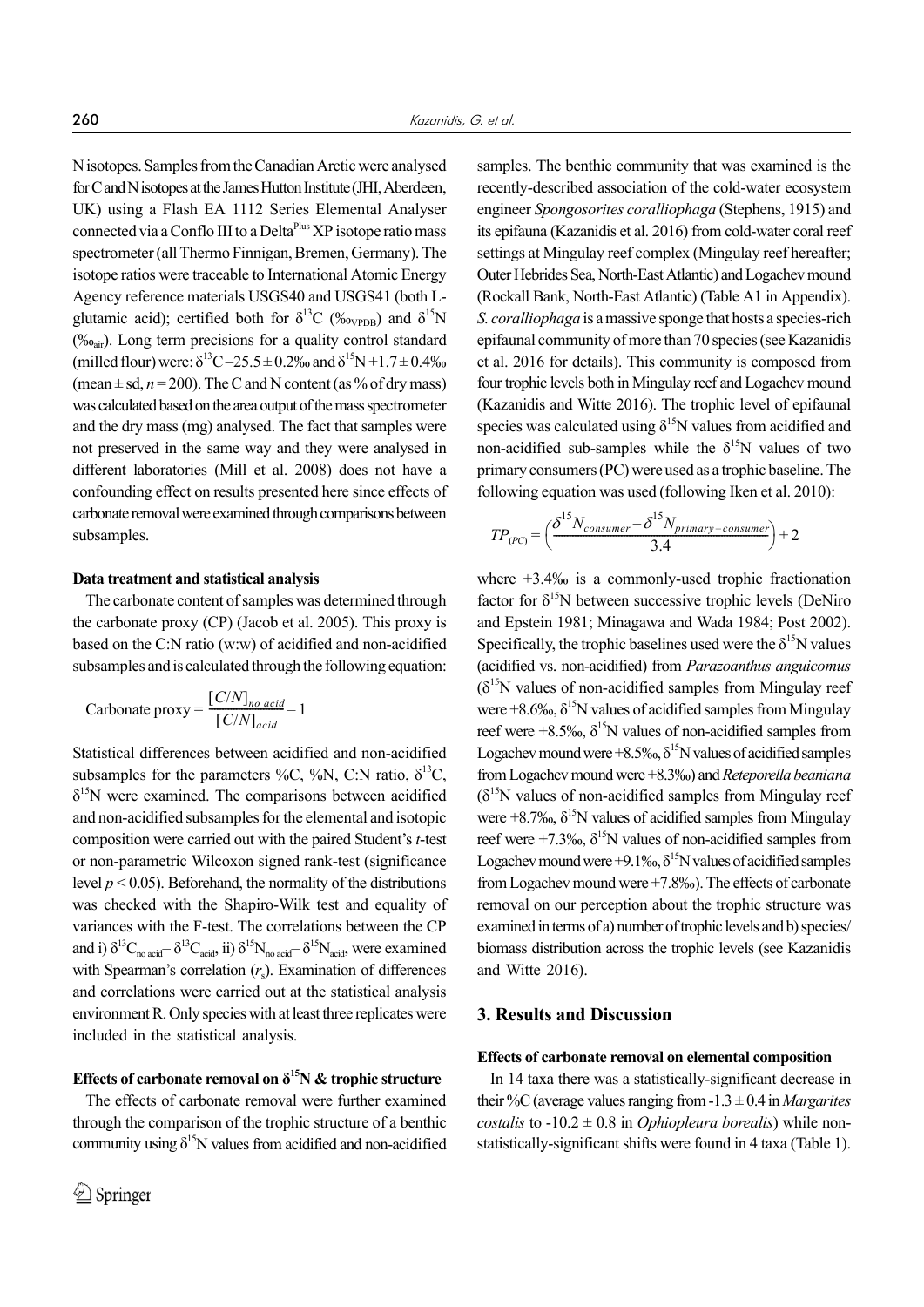**Table 1.** Effects of acidification (acidified minus non-acidified) on the elemental composition (%C, %N, C:N)

|                                                |                      |               | %C shift                     |                                 | %N shift            |                                 | $C:N$ shift         |                       |                         |
|------------------------------------------------|----------------------|---------------|------------------------------|---------------------------------|---------------------|---------------------------------|---------------------|-----------------------|-------------------------|
| Species                                        | Phylum               | CP            | (mean<br>$\pm$ S.D)          | Paired<br>test                  | (mean<br>$\pm$ S.D) | Paired<br>test                  | (mean<br>$\pm$ S.D) | Paired<br>test        | n                       |
| Anthozoa indet. <sup>a</sup>                   | <b>CNI</b>           | $0.3 \pm 0.1$ | $-5.5 \pm 1.7$               | $7.8^{\dagger}$ ,***            | $0.0 \pm 0.2$       | $0.4^{\dagger}$ , ns            | $-1.4 \pm 0.6$      | $6.2^{\dagger}$ ,**   | 6                       |
| Parazoanthus anguicomus <sup>b</sup>           | <b>CNI</b>           |               | $0.2 \pm 0.1 -2.6 \pm 2.8$   | $33^{\sharp,*}$                 | $0.0 \pm 0.9$       | $18^{\sharp}$ , ns              | $-0.6 \pm 0.5$      | $3.3^{\dagger}$ ,*    | $8\,$                   |
| Umbellula sp. <sup>a</sup>                     | <b>CNI</b>           |               | $0.2 \pm 0.0$ -5.1 $\pm 0.9$ | NA                              | $-0.3\pm0.2$        | NA                              | $-0.7 \pm 0.0$      | NA                    | $\overline{2}$          |
| Phylum average                                 | <b>CNI</b>           | $0.2 \pm 0.1$ | $-4.0 \pm 2.6$               | $133^{\ddagger}$ ,***           | $-0.1 \pm 0.7$      | $\overline{0.4}^{\dagger}$ , ns | $-0.9 \pm 0.6$      | $224^{\sharp}, **$    | $\overline{16}$         |
| Aristias neglectus <sup>b</sup>                | <b>ART</b>           | $0.2 \pm 0.2$ | $-1.9 \pm 13.8$              | $\overline{0.7}^{\dagger}$ , ns | $+0.3 \pm 1.0$      | $-0.1^{\dagger}$ , ns           | $-0.5 \pm 1.5$      | $1.0^{\dagger}$ , ns  | $\overline{\mathbf{3}}$ |
| Galathea strigosa <sup>b</sup>                 | <b>ART</b>           |               | $0.1 \pm 0.2$ -1.8 $\pm 3.8$ | $0.9^{\dagger}$ , ns            | $+0.4 \pm 0.6$      | $-1.2^{\dagger}$ , ns           | $-0.6 \pm 1.0$      | $1.4^{\dagger}$ , ns  | $\overline{4}$          |
| Janira maculosa <sup>b</sup>                   | <b>ART</b>           | 0.1           | $-13.8$                      | $\rm NA$                        | $-2.6$              | <b>NA</b>                       | $-0.4$              | NA                    | $\mathbf{1}$            |
| Pagurus sp. <sup>a</sup>                       | <b>ART</b>           | 0.1           | $-4.4$                       | NA                              | $-0.4$              | NA                              | $-0.4$              | $\rm NA$              | $\mathbf{1}$            |
| Scalpellum scalpellum <sup>b</sup>             | <b>ART</b>           | 0.4           | $-1.4$                       | NA                              | $+0.8$              | NA                              | $-1.7$              | NA                    | $\boldsymbol{2}$        |
| Phylum average                                 | <b>ART</b>           | $0.2 \pm 0.2$ | $-4.2 \pm 7.9$               | $1.8^{\dagger}$ , ns            | $0.0 \pm 1.2$       | $-0.1^{\dagger}$ , ns           | $-0.9 \pm 1.0$      | $2.9^{\dagger}$ .*    | $\overline{11}$         |
| Asperarca nodulosa juv. <sup>b</sup>           | <b>MOL</b>           | 2.6           | $-11.1$                      | NA                              | $-0.3$              | <b>NA</b>                       | $-8.9$              | NA                    | $\mathbf{1}$            |
| Margarites costalis <sup>a</sup>               | MOL                  | $0.1 \pm 0.0$ | $-1.3 \pm 0.4$               | $6.2^{\dagger}$ ,*              | $+0.2 \pm 0.3$      | $-0.9^{\dagger}$ , ns           | $-0.2 \pm 0.1$      | $6^{\sharp}$ , ns     | $\mathfrak{Z}$          |
| cf Tonicella marmorea <sup>b</sup>             | <b>MOL</b>           | 0.0           | $-19.8$                      | $\rm NA$                        | $-5.4$              | NA                              | 0.0                 | $\rm NA$              | $\mathbf{1}$            |
| Phylum average                                 | MOL                  | $0.6 \pm 1.1$ | $-7.0 \pm 8.3$               | $15^{\sharp}$ , ns              | $-1.1 \pm 2.5$      | $9.5^{\sharp}$ , ns             | $-1.9 \pm 3.9$      | $10^{\sharp}$ , ns    | 5                       |
| Candidae sp. <sup>b</sup>                      | <b>BRY</b>           |               | $1.7 \pm 0.2$ -7.2 $\pm 0.1$ | $124.7^{\dagger}$ ,***          | $+0.1 \pm 0.2$      | $-1.5^{\dagger}$ , ns           | $-6.3 \pm 1.0$      | $10.3^{\dagger}$ ,**  | $\overline{\mathbf{3}}$ |
| Chartella barleei <sup>b</sup>                 | <b>BRY</b>           | $0.2 \pm 0.1$ | $-2.9 \pm 0.2$               | $25.1^{\dagger}$ ,**            | $0.0 \pm 0.1$       | $-2.6^{\dagger}$ , ns           | $-0.8 \pm 0.3$      | $4.6^{\dagger}$ ,*    | $\overline{3}$          |
| Reteporella beaniana <sup>b</sup>              | <b>BRY</b>           | NA            | NA                           | NA                              | $-0.1 \pm 0.2$      | $1^{\sharp}$ , ns               | NA                  | NA                    | 3                       |
| Phylum average                                 | <b>BRY</b>           | $0.9 \pm 0.8$ | $-5.0 \pm 2.4$               | $5.2^{\dagger}$ ,**             | $0.0 \pm 0.2$       | $-0.2^{\dagger}$ , ns           | $-3.6 \pm 3.1$      | $2.8^{\dagger}$       | $\overline{9}$          |
| Ctenodiscus crispatus <sup>a</sup>             | $\operatorname{ECH}$ | $0.8 \pm 0.4$ | $-9.1 \pm 1.4$               | $15.9^{\dagger}$ ,***           | $-0.4 \pm 0.4$      | $2.4^{\dagger}$ , ns            | $-3.1 \pm 1.1$      | $7.2^{\dagger}$ ***   | $\overline{6}$          |
| Gorgonocephalus sp. <sup>a</sup>               | ECH                  | 1.0           | $-7.6$                       | NA                              | $-0.1$              | NA                              | $-3.7$              | NA                    | $\overline{2}$          |
| Heliometra glacialis <sup>a</sup>              | ECH                  |               | $0.5 \pm 0.3$ -9.9 $\pm$ 1.1 | $20.6^{\dagger}$ ,***           | $-1.0 \pm 0.5$      | $4.3^{\dagger}$ ,*              | $-2.0 \pm 1.1$      | $4.2^{\dagger}$ .*    | 5                       |
| Ophiacantha bidentata <sup>a</sup>             | <b>ECH</b>           |               | $0.8 \pm 0.2 - 10.4 \pm 0.4$ | $10^{\sharp}$ , ns              | $-0.8 \pm 0.3$      | $6.3^{\dagger}$ ,**             | $-2.9 \pm 0.7$      | $7.9^{\dagger}$ ,**   | $\overline{4}$          |
| Ophioctenella acies <sup>b</sup>               | <b>ECH</b>           |               | $1.1 \pm 0.1 - 8.0 \pm 0.6$  | $22.6^{\dagger}$ ,**            | $0.0 \pm 0.1$       | $0^{\dagger}$ , ns              | $-4.4 \pm 0.4$      | $6^{\sharp}$ , ns     | 3                       |
| Ophioctenella acies juv. <sup>b</sup>          | <b>ECH</b>           | 1.4           | $-7.9$                       | <b>NA</b>                       | $+0.1$              | $\rm NA$                        | $-5.6$              | $\rm NA$              | $\mathbf{1}$            |
| Ophiopleura borealis <sup>a</sup>              | <b>ECH</b>           |               | $1.1 \pm 0.7 - 10.2 \pm 0.8$ | $120^{\ddagger}$ ,***           | $-0.6 \pm 0.4$      | $6.3^{\dagger}$ ,***            | $-4.3 \pm 2.4$      | $120^{\ddagger}$ ,*** | 15                      |
| Ophiothrix fragilis <sup>b</sup>               | <b>ECH</b>           |               | $1.0 \pm 0.1 -6.8 \pm 2.3$   | $5.0^{\dagger}$ ,*              | $+0.3 \pm 0.5$      | $-0.8^{\dagger}$ , ns           | $-4.4 \pm 0.8$      | $9.1^{\dagger}$       | $\overline{3}$          |
| Ophiura ophiura <sup>b</sup>                   | <b>ECH</b>           |               | $0.7 \pm 0.2$ -9.4 $\pm 2.8$ | $8.5^{\dagger}$ ,***            | $-0.4 \pm 0.5$      | $10^{\sharp}$ , ns              | $-2.8 \pm 0.5$      | $12.8^{\dagger}$ ,*** | 6                       |
| Pontaster tenuispinus <sup>a</sup>             | <b>ECH</b>           |               | $0.8 \pm 0.7 - 10.1 \pm 1.2$ | $18.7^{\dagger}$ ,***           | $-0.9 \pm 0.6$      | $3.5^{\dagger}$ ,*              | $-3.2 \pm 2.4$      | $3.0^{\dagger}$ ,*    | 5                       |
| Porania pulvillus <sup>b</sup>                 | <b>ECH</b>           | 0.9           | $-7.3$                       | $\rm NA$                        | $+0.2$              | NA                              | $-2.9$              | NA                    | $\mathbf{1}$            |
| Psilaster andromeda <sup>a</sup>               | ECH                  | $0.8 \pm 0.1$ | $-8.7 \pm 0.7$               | $21.1^{\dagger}$ ,**            | $-0.3 \pm 0.1$      | $5.2^{\dagger}$ ,*              | $-2.9 \pm 0.3$      | $6^{\sharp}$ , ns     | $\overline{3}$          |
| Strongylocentrotus droebachiensis <sup>a</sup> | <b>ECH</b>           |               | $1.3 \pm 0.4$ -9.0 $\pm$ 0.7 | $27.1^{\dagger},***$            | $-0.3 \pm 0.2$      | $10^{\sharp}$ , ns              | $-5.0 \pm 1.0$      | $11.1^{\dagger}$ ,*** | 5                       |
| Phylum average                                 | ECH                  | $0.9 \pm 0.5$ | $-9.4 \pm 1.6$               | $1770^{\sharp},$ ***            | $-0.5 \pm 0.5$      | $7.5^{\dagger}$ ,***            | $-3.6 \pm 1.7$      | $1770^{\text{*}}$ *** | 59                      |
| Polycarpa pomaria <sup>b</sup>                 | <b>CHO</b>           |               | $0.0 \pm 0.1 -0.2 \pm 1.7$   | $10^{\sharp}$ , ns              | $0.0 \pm 0.5$       | $6^{\sharp}$ , ns               | $0.0 \pm 0.7$       | $10^{\sharp}$ , ns    | 5                       |

<sup>a</sup>Arctic; <sup>b</sup>cold-water coral reefs; *n*: number of replicates; Carbonate proxy (CP); cnidarians (CNI); arthropods (ART); molluscs (MOL); bryozoans (BRY); echinoderms (ECH); chordata (CHO). Mean values, standard deviations (S.D), results of statistical test (<sup>†</sup>parametric paired t-test; <sup>#</sup>nonparametric paired Wilcoxon test) and *P* values (\*\*\**P*  $\leq$  0.001, \*\*0.001 < *P*  $\leq$  0.01, \*0.01 < *P*  $\leq$  0.05, ns: no significant) are given

The highest decreases in %C were found in echinoderms (-9.4)  $\pm 1.6, P < 0.001$ ) and bryozoans (-5.0  $\pm 2.4, P < 0.01$ ) (i.e. in organisms with carbonate proxy values higher than +0.5). In a previous study by Serrano et al. (2008) on beach arthropods the decrease in %C was attributed to the loss of both inorganic (i.e. carbonates) and organic carbon after carbonate removal. Loss of organic carbon may have also played a role in the %C decrease in species with low carbonate content and especially

in the isopod *Janira maculosa* and the chiton cf *Tonicella marmorea* where the decrease in %C was comparable to that found in echinoderms (Table 1). For those species with high carbonate content (e.g. echinoderms, calcified bryozoans; average CP values +0.9 in both Phyla; Table 1) it is suggested that the significant decrease  $(P < 0.01)$  in %C was driven by the removal of carbonates.

As regards %N, echinoderms were the only group where a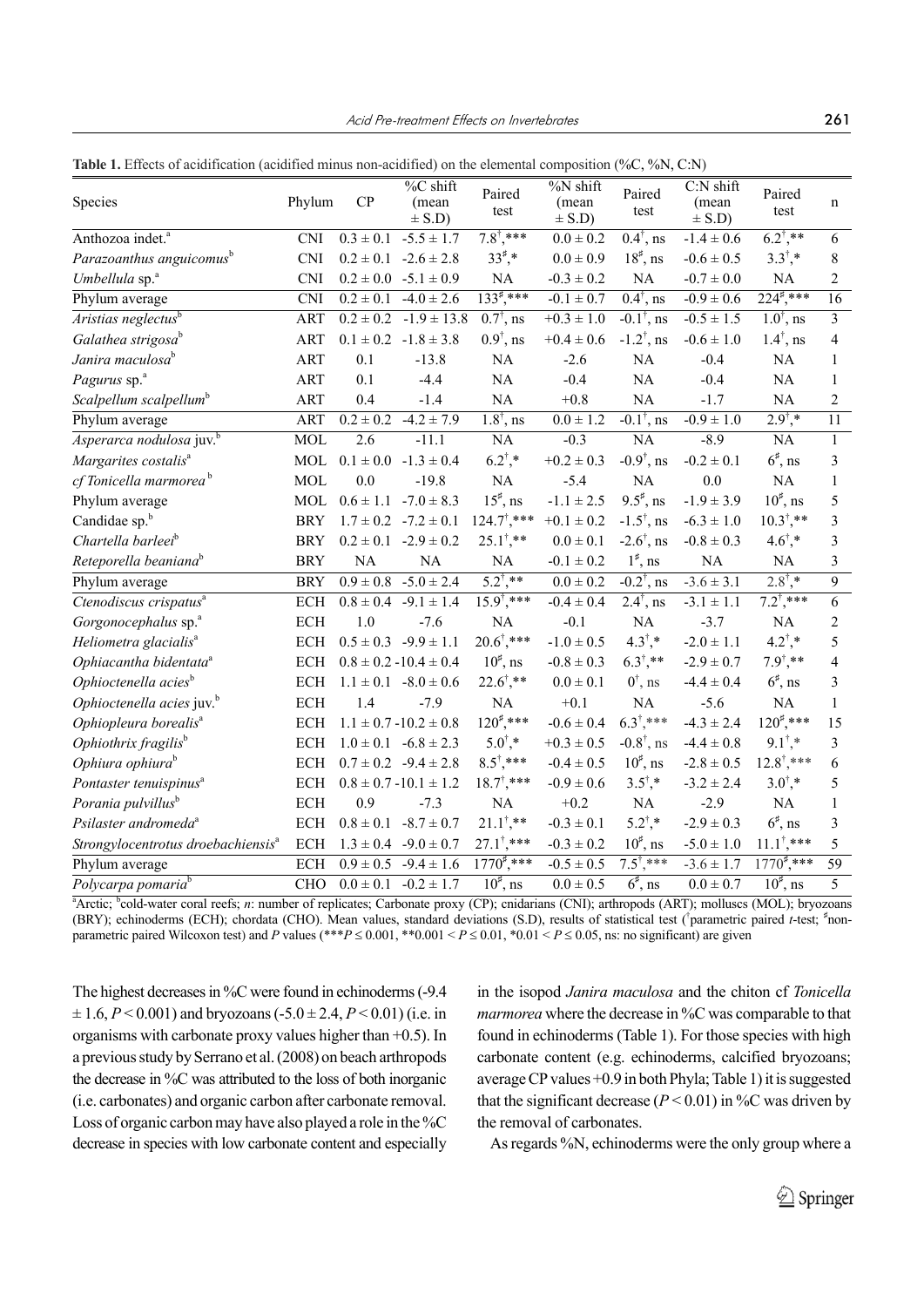statistically-significant decrease was found (i.e. 5 out of 19 species, average values ranging from -0.3 ± 0.1 in *Psilaster andromeda* to  $-1.0 \pm 0.5$  in *Heliometra glacialis*). Based on this, we recommend that future studies examining %N in heavily-calcified species should avoid the acid pre-treatment of samples to avoid any miscalculations of %N and C:N ratios. Non statistically-significant shifts were found in 14 out of the 19 taxa (Table 1). In the arthropods *Aristias neglectus*, *Galathea strigosa*, the mollusc *Margarites costalis* and the echinoderm *Ophiothrix fragilis*there was a non-significant increase (*P* > 0.05) in their %N, which was probably due to the preferential removal of organic compounds depleted in nitrogen content (Bunn et al. 1995). The absence of a uniform trend regarding the effects of carbonate removal on %N is in agreement with previous studies which have revealed a decrease (Serrano et al. 2008), an increase (Bunn et al. 1995) or no significant impact (Mazumder et al. 2010).

In 67% of the species, there was a statistically-significant decrease in the C:N ratio, which shows a proportionally-higher loss of carbon than nitrogen (Table 1) as well as the differences between carbon and nitrogen as regards their response to carbonate removal using hydrochloric acid. The decrease in the C:N ratio was higher in heavily-calcified species i.e. calcified bryozoans and echinoderms  $(-3.6%)$  than lightlycalcified species i.e. cnidarians and arthropods (–0.9%). The proportionally higher loss of carbon than nitrogen in the heavilycalcified species played a major role in the formulation of their high CP values; specifically, the CP values in echinoderms and bryozoans were among the highest that have been recorded up to now in marine invertebrates (Jacob et al. 2005; Ng et al. 2007; Kolasinski et al. 2008; Serrano et al. 2008).

The mean CP values in the vast majority of species were positive; however, a small number of samples (3 out of 102) showed negative values. Interestingly in *Aristias neglectus* (CP = –0.1), *Galathea strigosa* (CP = –0.1) and *Polycarpa pomaria* ( $CP = -0.2$ ) the negative CP was due to an increase in the acidified subsamples of the %C accompanied by an increase or decrease in %N. In previous studies negative CP values were attributed to a proportionally higher loss of %N than %C in the acidified subsamples (Jacob et al. 2005; Kolasinski et al. 2008; Serrano et al. 2008); however, here it is shown that negative CP can also arise through alternative pathways [i.e. increase in %C and %N in acidified subsamples through loss of molecules comparatively low in %C and %N (Bunn et al. 1995) or decrease in %N through the volatilization of organic compounds (King et al. 1998; Lohse et al. 2000;

Serrano et al. 2008)]. This indicates that the CP should be used mainly with heavily-calcified species whereas in the lightly-calcified ones it should be used with caution. While the CP may not always represent the effects of carbonate removal on carbonates, it can sometimes reveal the effects on organic carbon and nitrogen (see also Serrano et al. 2008).

#### **Effects of carbonate removal on isotopic composition**

In 10 taxa there was a statistically-significant decrease in their  $\delta^{13}$ C (average values ranging from -3.6  $\pm$  2.0 in Anthozoa indet. to  $-10.5 \pm 1.2$  in the bryozoan Candidae sp.) while nonstatistically-significant shifts were found in 8 taxa (Table 2). The highest decreases in  $\delta^{13}$ C were found in bryozoans (-6.7)  $\pm$ 4.4, *P* < 0.01) (Fig. 1g) and echinoderms (-8.1  $\pm$  2.8, *P* < 0.001) (Fig. 1i) i.e. in organisms with carbonate proxy values higher than  $+0.5$  and the least decreases in cnidarians  $(-2.4 \pm 2.1, P \le$ 0.001) (Fig. 1a; Table 2). Shifts in  $\delta^{13}$ C values recorded in the present study (i.e. up to -14.7 ‰ in *Asperarca nodulosa*) (Fig. 1e) are -to the best of our knowledge- the highest ones that have been recorded up to now between acidified and nonacidified subsamples from marine invertebrates (Schlacher and Connolly 2014 and references therein). In *Parazoanthus anguicomus*, *Aristias neglectus* and *Chartella barleei* there were not significant differences in  $\delta^{13}$ C between acidified and non-acidified subsamples  $(-1.4 \pm 2.1, P = 0.09, +0.7 \pm 0.5,$  $P = 0.25$  and  $-2.8 \pm 1.8$ ,  $P = 0.25$ , respectively) but the mean shift in their  $\delta^{13}$ C exceeded the range of +0.5‰ to +1.0‰, which is regarded as the shift between consumers and their prey (Post 2002; McCutchan et al. 2003). Similarly, the asteroid *Pontaster tenuispinus* did not show significant differences between acidified and non-acidified  $\delta^{13}$ C values; however, this result should be treated with caution since the *P*-value (0.06) was marginally higher than 0.05. Based on our findings about the absence of statistically-significant shifts in  $\delta^{13}$ C values in those species mentioned above, we recommend that researchers should be careful about omitting carbonate removal in lightlycalcified species (see also Yokoyama et al. 2005; Vafeiadou et al. 2013).

As regards the effects of carbonate removal on  $\delta^{15}N$ , there were statistically-significant shifts in 5 out of the 19 taxa ranging from -0.4 ± 0.3‰ in the ascidian *Polycarpa pomaria* (*P* < 0.05) to -0.8 ± 0.6‰ in the sea urchin *Strongylocentrotus droebachiensis* ( $P < 0.05$ ). In two species (i.e. the echinoderms *Ophiacanthabidentata* and *Ophiopleuraborealis*), the significant decrease in  $\delta^{15}N$  was accompanied by a significant decrease in %N; it is possible that the high volume of hydrochloric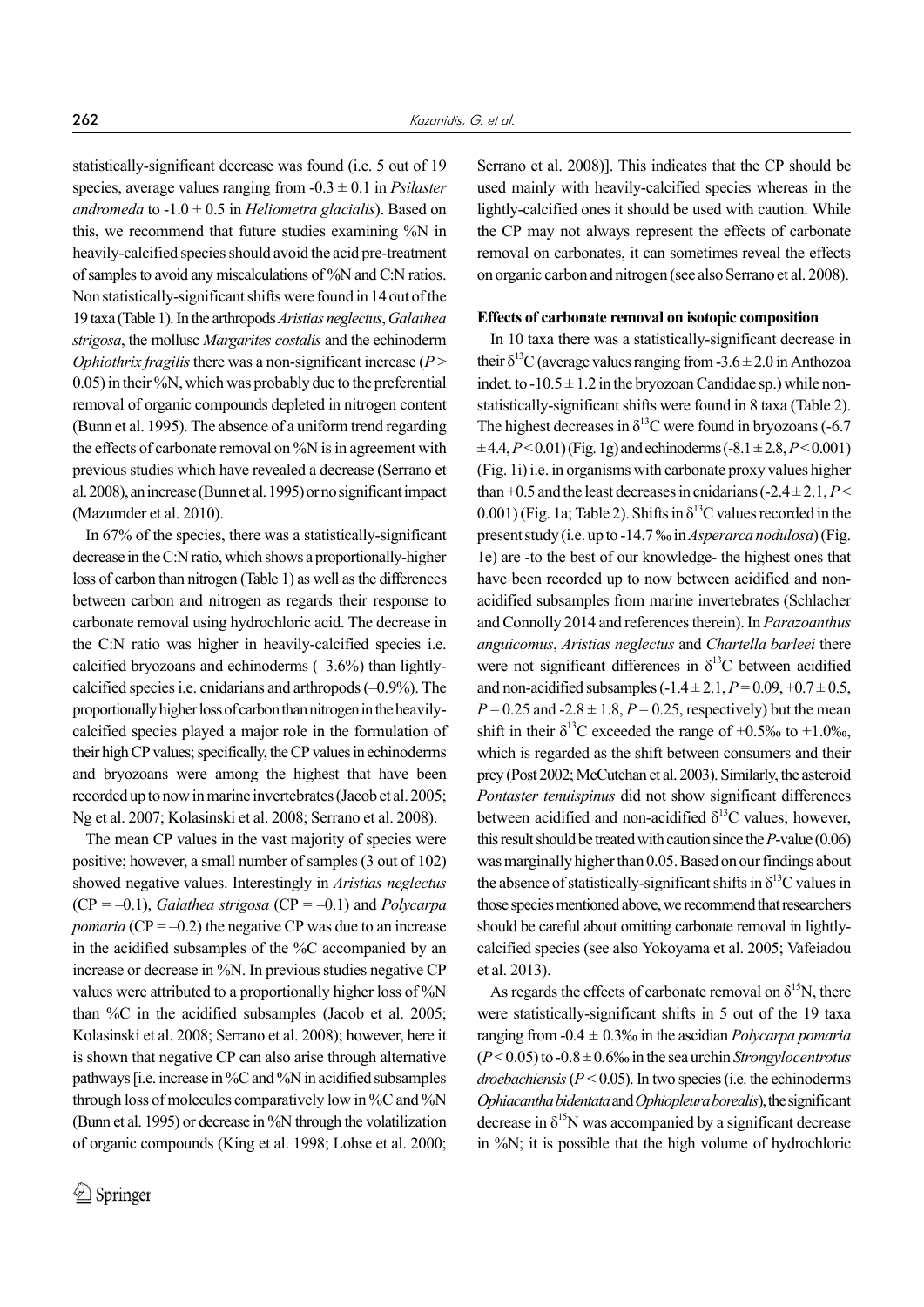| <b>Table 2.</b> Effects of acidification (acidified minus non-acidified) on $\delta^{13}C$ , $\delta^{15}N$ |              |
|-------------------------------------------------------------------------------------------------------------|--------------|
| $\epsilon$ B $\alpha$ -tri $\alpha$                                                                         | $\mathbf{D}$ |

|                                                |                         |                | $\delta^{13}$ C shift   | Paired                | $\delta^{15}$ N shift   | Paired                          |                         |
|------------------------------------------------|-------------------------|----------------|-------------------------|-----------------------|-------------------------|---------------------------------|-------------------------|
| Species                                        | Phylum                  | CP             | $(\text{mean} \pm S.D)$ | test                  | $(\text{mean} \pm S.D)$ | test                            | $\mathbf n$             |
| Anthozoa indet. <sup>a</sup>                   | $\overline{\text{CNI}}$ | $+0.3 \pm 0.1$ | $-3.6 \pm 2.0$          | $4.4^{*}$             | $-0.2 \pm 0.4$          | $\overline{1.7}^{\dagger}$ , ns | 6                       |
| Parazoanthus anguicomus <sup>b</sup>           | <b>CNI</b>              | $+0.2 \pm 0.1$ | $-1.4 \pm 2.1$          | $1.9^{\dagger}$ , ns  | $-0.2 \pm 0.4$          | $1.7^{\dagger}$ , ns            | 8                       |
| Umbellula sp. <sup>a</sup>                     | <b>CNI</b>              | $+0.2 \pm 0.0$ | $-2.3$                  | NA                    | $-1.1$                  | NA                              | 2                       |
| Phylum average                                 | $\overline{\text{CNI}}$ | $+0.2 \pm 0.1$ | $-2.4 \pm 2.1$          | $133^{\sharp}$ ,***   | $-0.3 \pm 0.5$          | $117.5$ <sup>*</sup> .*         | 16                      |
| Aristias neglectus <sup>b</sup>                | ART                     | $+0.2 \pm 0.2$ | $+0.7 \pm 0.5$          | $0^{\sharp}$ , ns     | $+0.3 \pm 0.5$          | $-0.6^{\dagger}$ , ns           | $\overline{\mathbf{3}}$ |
| Galathea strigosa <sup>b</sup>                 | ART                     | $+0.1 \pm 0.2$ | $-0.4 \pm 1.5$          | $0.5^{\dagger}$ , ns  | $0.0 \pm 0.4$           | $-0.1^{\dagger}$ , ns           | 4                       |
| Janira maculosa <sup>b</sup>                   | ART                     | $+0.1$         | $+0.6$                  | NA                    | $0.0\,$                 | NA                              | 1                       |
| Pagurus sp. <sup>a</sup>                       | ART                     | $+0.1$         | $-1.8$                  | NA                    | 0.0                     | NA                              | 1                       |
| Scalpellum scalpellum <sup>b</sup>             | ART                     | $+0.4$         | $-6.6 \pm 2.0$          | NA                    | $-0.8 \pm 0.8$          | NA                              | 2                       |
| Phylum average                                 | <b>ART</b>              | $+0.2 \pm 0.2$ | $-1.3 \pm 2.9$          | $1.4^{\dagger}$ , ns  | $-0.1 \pm 0.6$          | $0.3^{\dagger}$ , ns            | $\overline{11}$         |
| Asperarca nodulosa juv. <sup>b</sup>           | <b>MOL</b>              | $+2.6$         | $-14.7$                 | $\overline{NA}$       | $-0.3$                  | NA                              | $\mathbf{1}$            |
| Margarites costalis <sup>a</sup>               | $\rm MOL$               | $+0.1 \pm 0.0$ | $-0.1 \pm 0.2$          | $1^{\dagger}$ , ns    | $-0.7 \pm 0.1$          | $9.5^{\dagger,*}$               | 3                       |
| cf Tonicella marmorea <sup>b</sup>             | $\rm MOL$               | 0.0            | $-1.2$                  | $\rm NA$              | $-0.4$                  | NA                              | $\mathbf{1}$            |
| Phylum average                                 | <b>MOL</b>              | $+0.6 \pm 1.1$ | $-3.2 \pm 6.4$          | $6^{\sharp}$ , ns     | $-0.5 \pm 0.2$          | $6.5^{\dagger}$ ,**             | 5                       |
| Candidae sp. <sup>b</sup>                      | <b>BRY</b>              | $+1.7 \pm 0.2$ | $-10.5 \pm 1.2$         | $14.4^{\dagger}$ .**  | $-0.3 \pm 0.1$          | $\overline{3.0^{\dagger}}$ , ns | $\overline{3}$          |
| Chartella barleei <sup>b</sup>                 | <b>BRY</b>              | $+0.2 \pm 0.1$ | $-2.8 \pm 1.8$          | $6^{\sharp}$ , ns     | $-0.3 \pm 0.2$          | $2.8^{\dagger}$ , ns            | 3                       |
| Reteporella beaniana <sup>b</sup>              | <b>BRY</b>              | NA             | <b>NA</b>               | NA                    | $-1.4 \pm 0.8$          | $2.8^{\dagger}$ , ns            | 3                       |
| Phylum average                                 | <b>BRY</b>              | $+0.9 \pm 0.8$ | $-6.7 \pm 4.4$          | $36^{4}$ ,**          | $-0.7 \pm 0.7$          | $2.8^{\dagger}$ ,*              | 9                       |
| Ctenodiscus crispatus <sup>a</sup>             | <b>ECH</b>              | $+0.8 \pm 0.4$ | $-6.4 \pm 1.6$          | $9.6^{\dagger}$ ,***  | $-0.3 \pm 0.4$          | $1.4^{\dagger}$ , ns            | $\sqrt{6}$              |
| Gorgonocephalus sp. <sup>a</sup>               | <b>ECH</b>              | $+1.0$         | $-8.4 \pm 0.8$          | $\rm NA$              | $-0.4 \pm 0.3$          | NA                              | $\overline{c}$          |
| Heliometra glacialis <sup>a</sup>              | <b>ECH</b>              | $+0.5 \pm 0.3$ | $-4.6 \pm 1.4$          | $7.4^{\dagger}$ ,**   | $-0.3 \pm 0.4$          | $10^{\sharp}$ , ns              | 5                       |
| Ophiacantha bidentata <sup>a</sup>             | <b>ECH</b>              | $+0.8 \pm 0.2$ | $-9.2 \pm 0.6$          | $32.5^{\dagger}$ ,*** | $-0.5 \pm 0.2$          | $4.6^{\dagger}$ ,*              | 4                       |
| Ophioctenella acies <sup>b</sup>               | $\operatorname{ECH}$    | $+1.1 \pm 0.1$ | $-10.2 \pm 0.9$         | $18.9^{\dagger}$ ,**  | $-0.1 \pm 0.5$          | $4^{\sharp}$ , ns               | 3                       |
| Ophioctenella acies juv. <sup>b</sup>          | <b>ECH</b>              | $+1.4$         | $-12.1$                 | NA                    | $-0.3$                  | NA                              | 1                       |
| Ophiopleura borealis <sup>a</sup>              | ECH                     | $+1.1 \pm 0.7$ | $-9.6 \pm 2.7$          | $13.8^{\dagger}$ ,*** | $-0.5 \pm 0.3$          | $7.1^{\dagger}$ ***             | 15                      |
| Ophiothrix fragilis <sup>b</sup>               | <b>ECH</b>              | $+1.0 \pm 0.1$ | $-10.7 \pm 1.8$         | $6^{\sharp}$ , ns     | $-0.6 \pm 0.6$          | $1.8^{\dagger}$ , ns            | 3                       |
| Ophiura ophiura <sup>b</sup>                   | <b>ECH</b>              | $+0.7 \pm 0.2$ | $-6.6 \pm 1.5$          | $10.8^{\dagger}$ ,*** | $+0.3 \pm 0.6$          | $-1.1^{\dagger}$ , ns           | 6                       |
| Pontaster tenuispinus <sup>a</sup>             | <b>ECH</b>              | $+0.8 \pm 0.7$ | $-7.6 \pm 2.1$          | $15^{\sharp}$ , ns    | $-0.2 \pm 0.5$          | $1.3^{\dagger}$ , ns            | 5                       |
| Porania pulvillus <sup>b</sup>                 | <b>ECH</b>              | $+0.9$         | $-3.2$                  | NA                    | $-0.4$                  | NA                              | 1                       |
| Psilaster andromeda <sup>a</sup>               | <b>ECH</b>              | $+0.8\pm0.1$   | $-4.0 \pm 0.5$          | $13.9^{\dagger}$ ,**  | $-0.8 \pm 0.3$          | $6^{\sharp}$ , ns               | 3                       |
| Strongylocentrotus droebachiensis <sup>a</sup> | $\operatorname{ECH}$    | $+1.3 \pm 0.4$ | $-10.4 \pm 1.5$         | $15.7^{\dagger}$ ,*** | $-0.8 \pm 0.6$          | $2.9^{\dagger}$ .*              | 5                       |
| Phylum average                                 | $\operatorname{ECH}$    | $+0.9 \pm 0.5$ | $-8.1 \pm 2.8$          | $1770^{\text{*}}$ *** | $-0.4 \pm 0.5$          | $1482^{\frac{4}{7},***}$        | $\overline{59}$         |
| Polycarpa pomaria <sup>b</sup>                 | CHO                     | $+0.0 \pm 0.1$ | $-0.1 \pm 0.4$          | $0.9^{\dagger}$ , ns  | $-0.4 \pm 0.3$          | $3.6^{\dagger}$ .*              | $\overline{5}$          |

<sup>a</sup>Arctic; <sup>b</sup>cold- water coral reefs; *n*: number of replicates. Carbonate proxy (CP); cnidarians (CNI); arthropods (ART); molluscs (MOL); bryozoans (BRY); echinoderms (ECH); chordata (CHO). Mean values, standard deviations (S.D), results of statistical test (<sup>†</sup>parametric paired t-test; <sup>#</sup>nonparametric paired Wilcoxon test) and *P* values (\*\*\* $P \le 0.001$ , \*\*0.001 <  $P \le 0.01$ , \*0.01 <  $P \le 0.05$ , ns: no significant) are given

acid added until the cessation of the effervescence (i.e. approx. 200 µl, see Table A2 in Appendix) caused a substantial loss of organic nitrogen. On the other hand, the significant decrease in the δ<sup>15</sup>Ν of the three others (i.e. the ascidian *Polycarpa pomaria*, the mollusc *Margarites costalis* and the sea urchin *Strongylocentrotus droebachiensis*) was not followed by a significant decrease in their %N. This is particularly interesting for *P*. *pomaria* and *M. costalis* since the volume of hydrochloric acid added for their carbonate removal (average values were 60 and 40 μl, respectively) was much smaller than the amount used for the carbonate removal in species whose  $\delta^{15}N$  values were not significantly affected by carbonate removal (e.g. the bryozoan Candidae sp., the echinoderm *Psilaster andromeda*) (see Table A2 in Appendix for hydrochloric acid added in each species and Table 2 in main text for shifts in  $\delta^{15}N$  values). It is possible that the loss of a small amount of organic nitrogencontaining compounds with enriched  $\delta^{15}N$  values contributed to the findings for these two species (see also Goering et al.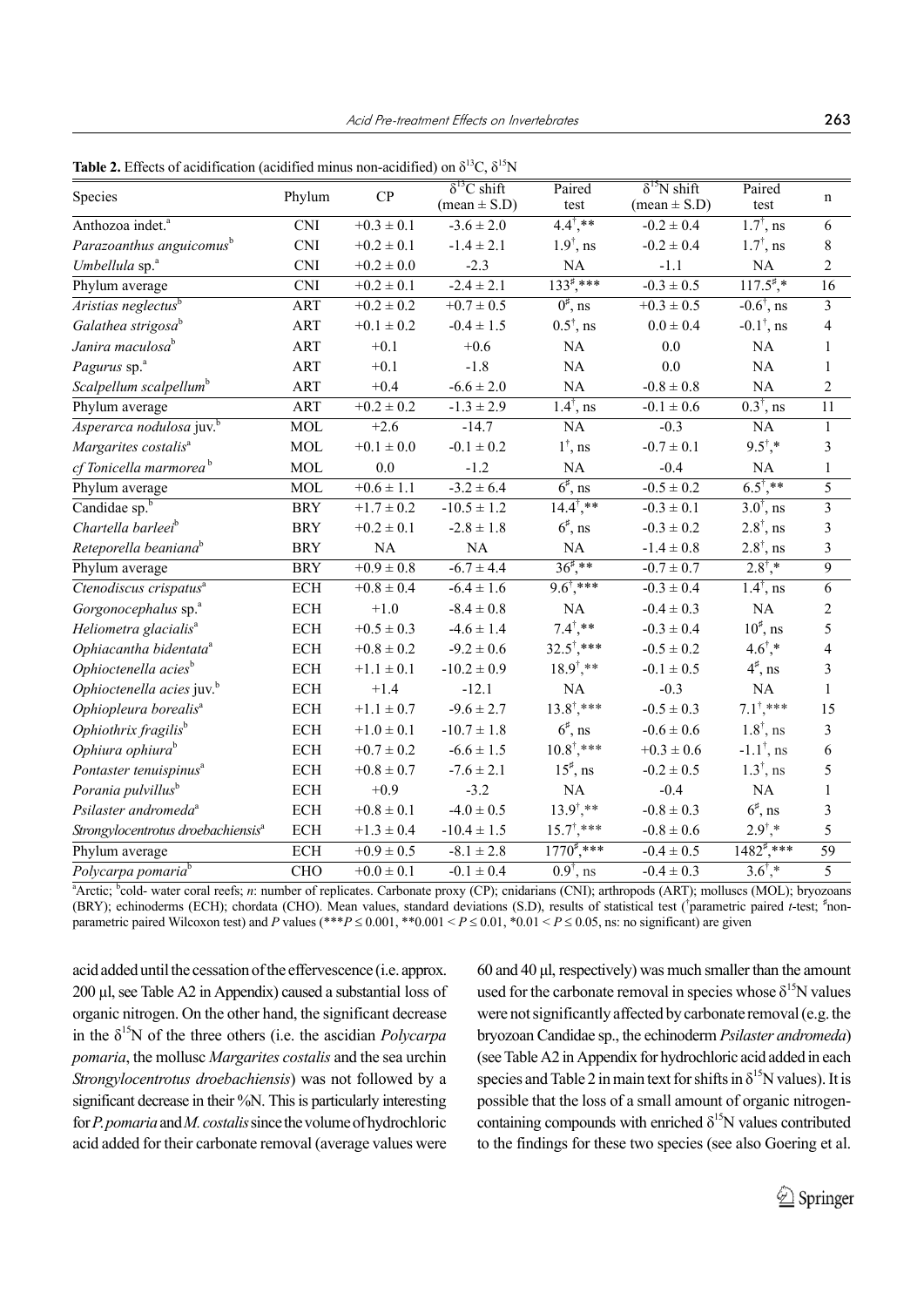

**Fig. 1.** (a, c, e, g, i, k) Relationship between the carbonate proxy (CP) and the shift in δ<sup>13</sup>C values between acidified and non-acidified subsamples for each of the taxonomic groups; (b, d, f, h, j, l). Relationship between the carbonate proxy (CP) and the shift in  $\delta^{15}$ N values between non-acidified and acidified subsamples for each of the taxonomic groups. Mean values, standard deviations, correlation coefficients  $(R^2)$  and P values are given

*<sup></sub>* Springer</sup>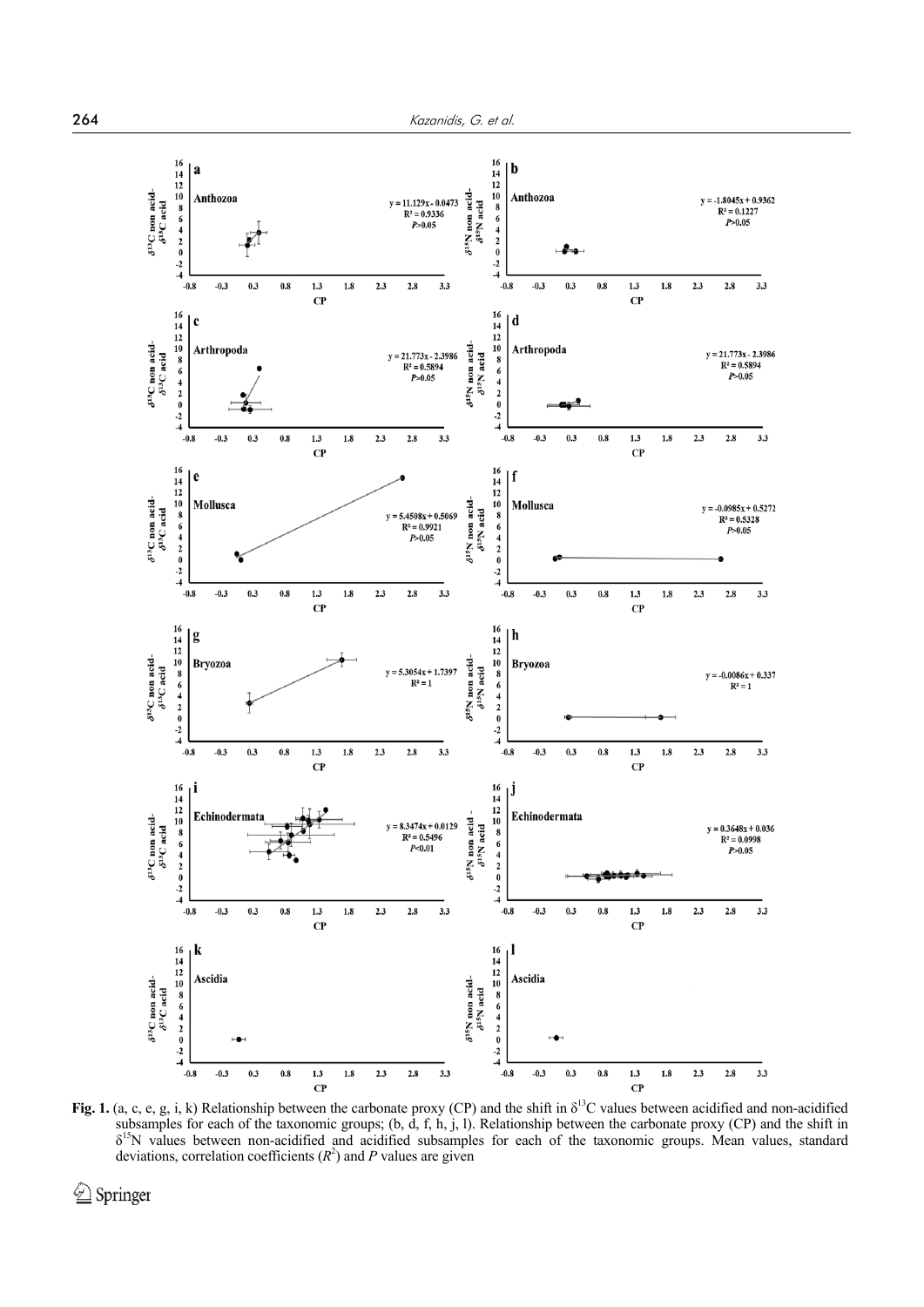1990; Wolf et al. 2009).

There was no relationship between the carbonate proxy (CP) and shifts in  $\delta^{15}N$  (Figs. 1b for anthozoans; 1d for arthropods; 1f for molluscs; 1j for echinoderms). These results are in agreement with previous findings about arthropods (Bosley and Wainright 1999; Fantle et al. 1999; Yokoyama et al. 2005; Carabel et al. 2006; Serrano et al. 2008; but see also Bunn et al. 1995) and various invertebrates from a tropical reef (Kolasinski et al. 2008) and from seagrass beds (Jaschinski et al. 2008; Vafeiadou et al. 2013).

# **Effects of carbonate removal on the interpretation of trophic structure**

Studies on trophic structure of marine communities often use the  $\delta^{15}N$  values of suspended or sedimented particulate organic matter as a trophic baseline (e.g. Grall et al. 2006; Iken et al. 2010; Divine et al. 2015). However, the high variability in the  $\delta^{15}N$  values of primary producers introduces substantial variability in the calculations of the trophic level of species and comparisons of trophic structure between areas (Cabana and Rasmussen 1996; Vander Zanden and Rasmussen 1999; Post 2002; Vander Zanden and Fetzer 2007; Iken et al. 2010).

In the present study, the use of  $\delta^{15}N$  values from acidified subsamples from primary consumers resulted in miscalculations for the number of trophic levels, distribution of species and distribution of biomass across the trophic levels. Specifically, at Mingulay reef, the use of  $\delta^{15}N$  values from acidified subsamples from *Reteporella beaniana* as a baseline increased the number of trophic levels from four to five (Fig. 2a and b). This was due to the decrease of *R. beaniana*'s  $\delta^{15}$ N value from +8.7‰ in non-acidified subsamples  $(n = 1)$  to  $+7.3\%$  in acidified subsamples ( $n = 1$ ). The use of  $\delta^{15}N$  values from acidified subsamples of *R. beaniana* resulted in miscalculations also in Logachev mound. Specifically, the use of acidified subsamples resulted in a higher number of species and higher biomass in



**Fig. 2.** Distribution (expressed as frequency %) of species and biomass across trophic levels (TL) using as a trophic baseline the δ<sup>15</sup>N value of non-acidified and acidified specimens of the bryozoan *Reteporella beaniana* (a, b) and non-acidified and acidified specimens of the anthozoan *Parazoanthus anguicomus* (c, d) from Mingulay reef and Logachev mound

 $\circled{2}$  Springer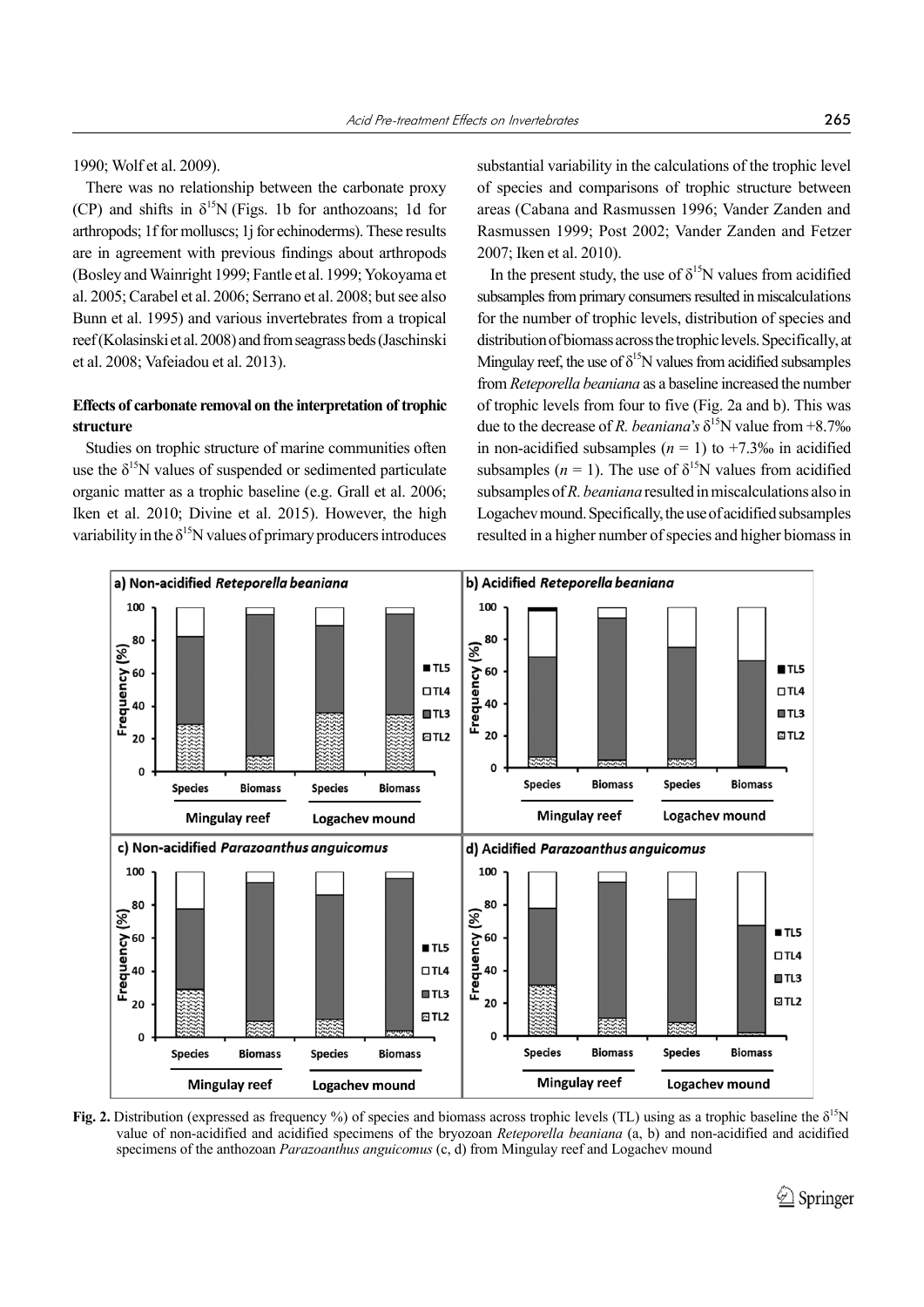the third and fourth trophic levels. This was due to the decrease in the  $\delta^{15}N$  from +9.1 (*n* = 2) in non-acidified subsamples to +7.8‰ in acidified subsamples  $(n = 2)$  (Fig. 2a and b). In contrast to findings for *R. beaniana*, the use of  $\delta^{15}N$  values from acidified subsamples of *Parazoanthus anguicomus* as a baseline did not lead to miscalculations about the number of trophic levels, the distribution of species and the distribution of biomass across the trophic levels (Fig. 2c and d). This is because the acid treatment had a smaller impact on the  $\delta^{15}N$ values of *P. anguicomus* than *R. beaniana* (see Table 2 for details).

The findings described above provided evidence that the use of  $\delta^{15}N$  values from acidified subsamples as a trophic baseline can alter substantially our perception about the trophic structure of a community. In our case this was due to the miscalculation (underestimation) of the trophic baseline when δ15N values from acidified *R. beaniana* were used. Taking these findings into account it is likely that the use of  $\delta^{15}N$  values from acidified specimens in previous studies (e.g. Mintenbeck et al. 2007; Yokoyama et al. 2009; Iken et al. 2010; Feder et al. 2011; Sokolowski et al. 2014; Divine et al. 2015; Tu et al. 2015) may have introduced some bias in the assessment of community trophic structure.

#### **Conclusions and recommendations for future work**

The present study showed that the removal of carbonates through acid pre-treatment can modify the elemental and isotopic composition of both lightly- and heavily-calcified marine invertebrates. Apart from the removal of carbonates, acid pre-treatment removed also organic carbon and nitrogen. This loss of organic matter affected the carbonate proxy (CP) values, thus confounding the interpretation of species' CP. Based on our findings we recommend that this proxy should be used with heavily-calcified species.

Furthermore, the present study provided evidence that the use of  $\delta^{15}N$  values from acidified samples can introduce substantial bias in our perception about the trophic structure of a community. This is the first time that the effects of acid pre-treatment are examined within such a framework and the results of our analysis should be taken seriously into account in future food-web studies.

The effects of carbonate removal varied among Phyla with heavily-calcified organisms like echinoderms and calcified bryozoans being the most affected in terms of carbon content (%C) and  $\delta^{13}$ C. On the other hand, we did not detect such a trend for nitrogen content (%N) and  $\delta^{15}N$ . The different

sensitivity to carbonate removal between elements and among taxonomic groups, and thus the difficulties arising in predicting the shifts in elemental and isotopic composition following acid pre-treatment, should be taken into account in future ecological and biogeochemical works studying the elemental (%C, %N, C:N ratio) and isotopic composition ( $\delta^{13}C$ ,  $\delta^{15}N$ ) of marine invertebrates. This will contribute to the optimum use of available samples and prevent bias in the interpretation of findings.

# **Acknowledgments**

Special thanks to captains, crews and science parties of the RRS *James Cook* (JC073 Changing Oceans Expedition) and the CCGS Amundsen (2013 ArcticNet Expedition). Thanks also to the *Holland-I* ROV team (JC073 Changing Oceans Expedition). Thanks to Anni Makela (University of Aberdeen) and Cindy Grant (University of ISMER) for sampling of the megafauna. Also thanks to Dr Evina Gontikaki (University of Aberdeen) for her guidance on sample preparation for isotope analysis, Kenneth Cruickshank (University of Aberdeen) for analysis on sample elemental composition, Dr Joy Matthews, Sylvia Duncan and Emily Schick at UC Davis Stable Isotope Facility and Barry Thornton and Gillian Martin from the James Hutton Institute for their co-operation on sample stable isotope analysis. Funding for the JC073 cruise was provided by the Natural Environment Research Council (NERC) UK Ocean Acidification (UKOA) research programme's Benthic Consortium project (NE/H017305/1 to J Murray Roberts). Funding for participation in the Arctic crusie with CCGS Amundsen was provided by NERC funded research project ArcDEEP (NE/J023094/1 to Ursula Witte). Funding for analytical costs and field work was provided by the Marine Alliance for Science and Technology for Scotland (MASTS) (Biodiversity Grant to Ursula Witte, 140 SF10003-10) and ArcDEEP (NERC grant NE/J023094/1). Georgios Kazanidis was funded by a MASTS PhD scholarship and S. Bourgeois by the NERC ArcDEEP project.

#### **Open Access**

This article is distributed under the terms of the Creative Commons Attribution 4.0 International License (http:// creativecommons.org/licenses/by/4.0/), which permits unrestricted use, distribution, and reproduction in any medium, provided you give appropriate credit to the original author(s) and the source, provide a link to the Creative Commons license, and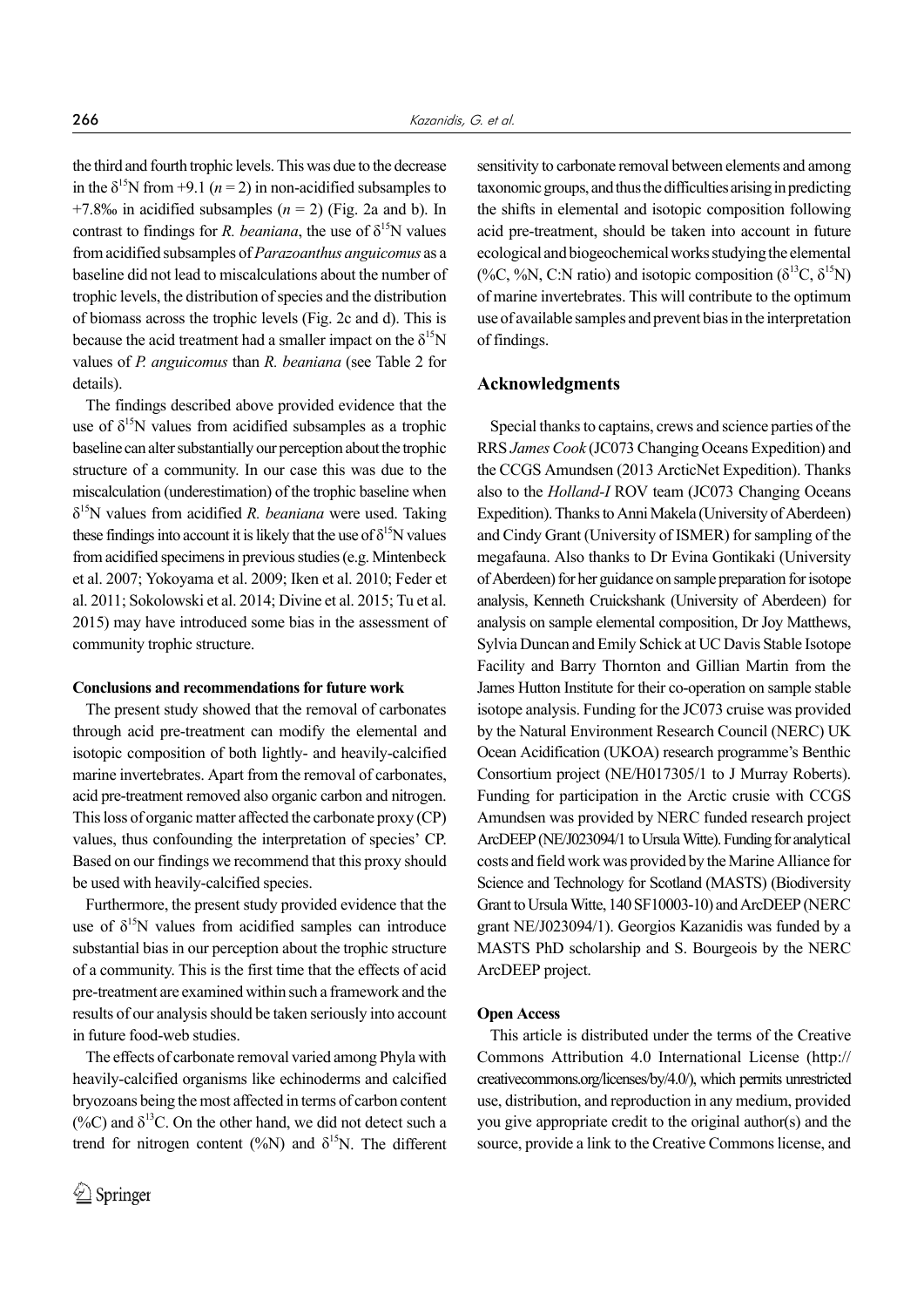indicate if changes were made.

# **References**

- Bicknell AWJ, Campbell M, Knight ME, Bilton DT, Newton J, Votier SC (2011) Effects of formalin preservation on stable carbon and nitrogen isotope signatures in calanoid copepods: implications for the use of Continuous Plankton Recorder Survey samples in stable isotope analyses. Rapid Commun Mass Sp **25**:1794–1800. doi:10.1002/rcm.5049
- Bosley KL, Wainright SC (1999) Effects of preservatives and acidification on the stable isotope ratios  $(^{15}N;^{14}N; ^{13}C;^{12}C)$  of two species of marine animals. Can J Fish Aquat Sci **56**:2181– 2185
- Brodie CR, Leng MJ, Casford JSL, Kendrick CP, Lloyd JM, Yongqiang Z, Bird MI (2011) Evidence for bias in C and N concentrations and  $\delta^{13}$ C composition of terrestrial and aquatic organic materials due to pre-analysis acid preparation methods. Chem Geol **282**:67–83. doi:10.1016/j.chemgeo.2011.01.007
- Bunn SE, Loneragan NR, Kempster MA (1995) Effects of acid washing on stable isotope ratios of C and N in penaeid shrimp and seagrass: implications for food web studies using multiple stable isotopes. Limnol Oceanogr **40**:622–625. doi:10.4319/ lo.1995.40.3.0622
- Cabana G, Rasmussen JB (1996) Comparison of aquatic food chains using nitrogen isotopes. P Natl A Sci USA **93**:10844–10847
- Carabel S, Godinez-Dominguez E, Verisimo P, Fernandez L, Freire J (2006) An assessment of sample processing methods for stable isotope analyses of marine food webs. J Exp Mar Biol Ecol **336**:254–261. doi:10.1016/j.jembe.2006.06.001
- de Lecea AM, Cooper R, Omarjee A, Smit AJ (2011) The effects of preservation methods, dyes and acidification on the isotopic values ( $\delta^{15}$ N and  $\delta^{13}$ C) of two zooplankton species from the KwaZulu-Natal Bight, South Africa. Rapid Commun Mass Sp **25**:1853–1861. doi:10.1002/rcm.5051
- DeNiro JM, Epstein S (1981) Influence of diet on the distribution of nitrogen isotopes in animals. Geochim Cosmochim Ac **45**:341–351
- Demopoulos AWJ, Fry B, Smith CR (2007) Food web structure in exotic and native mangroves: a Hawaii–Puerto Rico comparison. Oecologia **153**:675–686. doi:10.1007/s00442-007-0751-x
- Divine LM, Iken K, Bluhm BA (2015) Regional benthic food web structure on the Alaska Beaufort Sea shelf. Mar Ecol-Prog Ser **531**:15–32. doi:10.3354/meps11340
- Edwards MS, Turner TF, Sharp ZD (2002) Short and long-term effects of fixation and preservation on stable isotope values  $(\delta^{13}C, \delta^{15}N, \delta^{34}S)$  of fluid-preserved museum specimens. Copeia **4**:1106–1112
- Fanelli E, Cartes JE, papiol V, Rumolo P, Sprovieri M (2010) Effects of preservation on the  $\delta^{13}$ C and  $\delta^{15}$ N values of deepsea macrofauna. J Exp Mar Biol Ecol **395**:93–97. doi:10.1016/

j.jembe.2010.08.020

- Fantle MS, Dittel AI, Schwalm SM, Epifanio CE, Fogel ML (1999) A food web analysis of the juvenile blue crab, *Callinectes sapidus*, using stable isotopes in whole animals and individual amino acids. Oecologia **120**:416–426. doi:10.1007/s004420050874
- Feder HM, Iken K, Blanchard AL, Jewett SC, Schonberg S (2011) Benthic food web structure in the southeastern Chukchi Sea: an assessment using  $\delta^{13}$ C and  $\delta^{15}$ N analyses. Polar Biol **34**:521– 532. doi:10.1007/s00300-010-0906-9
- Frost PC, Evans-White A, Finkel ZV, Jensen TC, Matzek V (2005) Are you what you eat? Physiological constraints on organismal stoichiometry in an elementally imbalanced world. Oikos **109**:18–28. doi:10.1111/j.0030-1299.2005.14049.x
- Frost PC, Stelzer RS, Lamberti GA, Elser JJ (2002) Ecological stoichiometry of trophic interactions in the benthos: understanding the role of C:N:P ratios in Lentic and Lotic habitats. J N Am Benthol Soc **21**:515–528
- Goering J, Alexander V, Haubenstock N (1990) Seasonal variability of stable carbon and nitrogen isotope ratios of organisms in a North Pacific Bay. Estuar Coast Shelf S **30**:239–260. doi:10.1016/ 0272-7714(90)90050-2
- Gontikaki E, Mayor DJ, Narayanaswamy BE, Witte UFM (2011) Feeding strategies of deep-sea sub-Arctic macrofauna of the Faroe-Shetland Channel: combining natural stable isotopes and enrichment techniques. Deep-Sea Res Pt I **58**:160–172. doi:10.1016/j.dsr.2010.11.011
- González-Bergonzoni I, Vidal N, Wang B, Ning D, Liu Z, Jeppesen E, Meerhoff M (2015) General validation of formalin-preserved fish samples in food web studies using stable isotopes. Methods Ecol Evol **6**:307–314. doi:10.1111/2041-210X.12313
- Grall J, Le Loc'h F, Guyonnet B, Riera P (2006) Community structure and food web based on stable isotopes ( $\delta^{15}$ N and  $\delta^{13}$ C) analysis of a North Eastern Atlantic maerl bed. J Exp Mar Biol Ecol **338**:1–15. doi:10.1016/j.jembe.2006.06.013
- Hunter WR, Levin LA, Kitazato H, Witte U (2012) Macrobenthic assemblage structure and organismal stoichiometry control faunal processing of particulate organic carbon and nitrogen in oxygen minimum zone sediments. Biogeosciences **9**:993– 1006. doi:10.5194/bg-9-993-2012
- Iken K, Bluhm B, Dunton K (2010) Benthic food-web structure under differing water mass properties in the southern Chukchi Sea. Deep-Sea Res Pt II **57**:71–85. doi:10.1016/j.dsr2.2009.08.007
- Jacob U, Mintenbeck K, Brey T, Knust R, Beyer K (2005) Stable isotope food web studies: a case for standardized sample treatment. Mar Ecol-Prog Ser **287**:251–253
- Jaschinski S, Hansen T, Sommer U (2008) Effects of acidification in multiple stable isotope analyses. Limnol Oceanogr-Meth **6**:12–15. doi:10.4319/lom.2008.6.12
- Jeffreys RM, Burke C, Jamieson AJ, Narayanaswamy BE, Ruhl HA, Smith Jr KL, Witte U (2013) Feeding preferences of abyssal macrofauna inferred from in situ pulse chase experiments.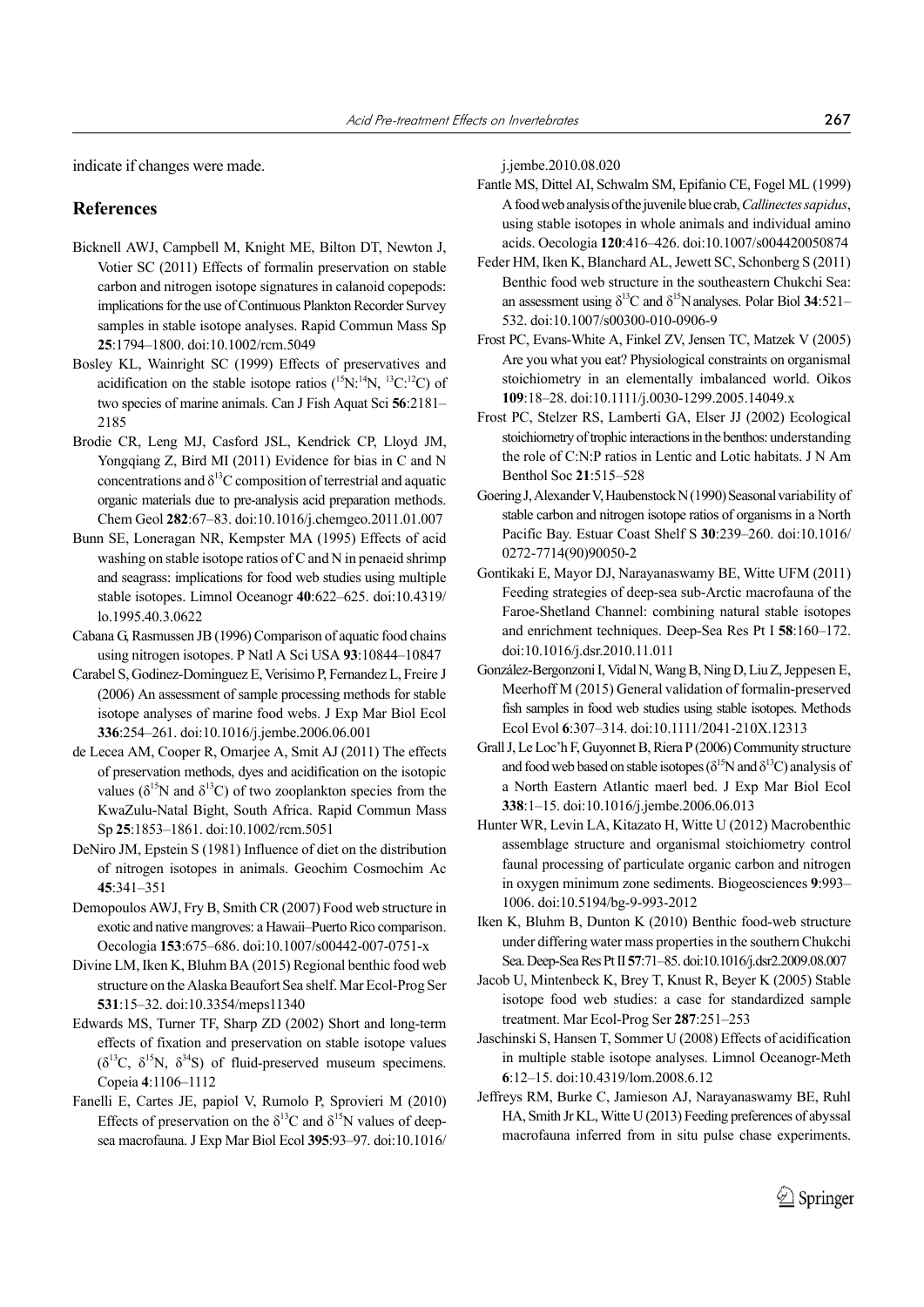PLoS One **8**:e80510. doi:10.1371/journal.pone.0080510

- Kazanidis G, Henry L-A, Roberts JM, Witte UFM (2016) Biodiversity of *Spongosorites coralliophaga* (Stephens, 1915) on coral rubble at two contrasting cold-water coral reef settings. Coral Reefs **35**:193–208. doi:10.1007/s00338-015-1355-2
- Kazanidis G, Witte UFM (2016) The trophic structure of *Spongosorites coralliophaga*-coral rubble communities at two northeast Atlantic cold water coral reefs. Mar Biol Res **12**:932–947. doi:10.1080/ 17451000.2016.1216569
- King P, Kennedy H, Newton PP, Jickells TD, Brand T, Calvert S, Cauwet G, Etcheber H, Head B, Khripounoff A, Manighetti B, Miquel JC (1998) Analysis of total and organic carbon and total nitrogen in settling oceanic particles and a marine sediment: an interlaboratory comparison. Mar Chem **60**:203– 216. doi:10.1016/S0304-4203(97)00106-0
- Kolasinski J, Rogers K, Frouin P (2008) Effects of acidification on carbon and nitrogen stable isotopes of benthic macrofauna from a tropical coral reef. Rapid Commun Mass Sp **22**:2955– 2960. doi:10.1002/rcm.3694
- Lau DC, Leung KMY, Dudgeon D (2012) Preservation effects on C/N ratios and stable isotope signatures of freshwater fishes and benthic macroinvertebrates. Limnol Oceanogr-Meth **10**:75– 89. doi:10.4319/lom.2012.10.75
- Layman CA, Araujo MS, Boucek R, Hammerschlag-Peyer CM, Harrison E, Jud ZR, Matich P, Rosenblatt AE, Vaudo JJ, Yeager LA, Post DM, Bearhop S (2012) Applying stable isotopes to examine food-web structure: an overview of analytical tools. Biol Rev **87**:545–562. doi:10.1111/j.1469-185X.2011.00208.x
- Liu B, Liu Y, Li Y, Wang H, Xu J (2013) An assessment of sample preservation methods for the determination of stable carbon and nitrogen isotope ratios in mollusks. Anal Lett **46**:2620–2634. doi:10.1080/00032719.2013.805415
- Lohse L, Kloosterhuis RT, de Stigter HC, Helder W, van Raaphorst W, van Weering TCE (2000) Carbonate removal by acidification causes loss of nitrogenous compounds in continental margin sediments. Mar Chem **69**:193–201. doi:10.1016/S0304-4203 (99)00105-X
- Mateo MA, Serrano Ο, Serrano L, Michener RH (2008) Effects of sample preparation on stable isotope ratios of carbon and nitrogen in marine invertebrates: implications for food web studies using stable isotopes. Oecologia **157**:105–115. doi:10.1007/ s00442-008-1052-8
- Mazumder D, Iles J, Kelleway J, Kobayashi T, Knowles L, Saintilan N, Hollins S (2010) Effect of acidification on elemental and isotopic compositions of sediment organic matter and macroinvertebrate muscle tissues in food web research. Rapid Commun Mass Sp **24**:2938–2942. doi:10.1002/rcm.4729
- McCutchan, JH, William ML, Kendall C, McGrath CC (2003) Variation in trophic shift for stable isotope ratios of carbon, nitrogen, and sulfur. Oikos **102**:378–390. doi:10.1034/j.1600- 0706.2003.12098.x
- Mill AC, Sweeting JC, Barnes C, Al-Habsi S, MacNeil AM (2008) Mass-spectrometer bias in stable isotope ecology. Limnol Oceanogr-Meth **6**:34–39
- Minagawa M, Wada E (1984) Stepwise enrichment of  $^{15}N$  along food chains: further evidence and the relations between  $\delta^{15}N$ and animal age. Geochim Cosmochim Ac **48**:1135–1140. doi:10.1016/0016-7037(84)90204-7
- Mintenbeck K, Jacob U, Knust R, Arntz WE, Brey T (2007) Depthdependence in stable isotope ratio  $\delta^{15}N$  of benthic POM consumers: the role of particle dynamics and organism trophic guild. Deep-Sea Res Pt I **54**:1015–1023. doi:10.1016/j.dsr.2007.03.005
- Ng JSS, Wai T-C, Williams GA (2007) The effects of acidification on the stable isotope signatures of marine algae and molluscs. Mar Chem **103**:97–102. doi:10.1016/j.marchem.2006.09.001
- Post DM (2002) Using stable isotopes to estimate trophic position: models, methods, and assumptions. Ecology **83**:703–718. doi:10.1890/0012-9658(2002)083[0703:USITET]2.0.CO;2
- Rennie MD, Ozersky T, Evans DO (2012) Effects of formalin preservation on invertebrate stable isotope values over decadal time scales. Can J Zoolog **90**:1320–1327. doi:10.1139/z2012- 101
- Roberts JM, Shipboard Party (2013) Changing oceans expedition 2012. Heriot-Watt University, Edinburgh, RRS James Cook 073 Cruise Report, 224 p
- Ruiz-Cooley RI, Garcia KY, Hetherington ED (2011) Effects of lipid removal and preservatives on carbon and nitrogen stable isotope ratios of squid tissues: implications for ecological studies. J Exp Mar Biol Ecol **407**:101–107. doi:10.1016/j.jembe. 2011.07.002
- Sarakinos HC, Johnson ML, Vander Zanden MJ (2002) A synthesis of tissue preservation effects on carbon and nitrogen stable isotope signatures. Can J Zoolog **80**:381–387
- Schlacher TA, Connolly RM (2014) Effects of acid treatment on carbon and nitrogen stable isotope ratios in ecological samples: a review and synthesis. Methods Ecol Evol **5**:541–550. doi:10.1111/2041-210X.12183
- Serrano S, Serrano L, Mateo MA, Colombini I, Chelazzi L, Gagnarli E, Fallaci Μ (2008) Acid washing effect on elemental and isotopic composition of whole beach arthropods: Implications for food web studies using stable isotopes. Acta Oecol **34**:89–96. doi:10.1016/j.actao.2008.04.002
- Sokolowski A, Szczepańska A, Richard P, Kędra M, Wolowicz M, Węslawski JM (2014) Trophic structure of the microbenthic community of Hornsund, Spitsbergen, based on the determination of stable carbon and nitrogen isotopic. Polar Biol **37**:1247– 1260. doi:10.1007/s00300-014-1517-7
- Søreide JE, Tamelander T, Hop H, Hobson KA, Johansen I (2006) Sample preparation effects on stable C and N isotope values: a comparison of methods in Arctic marine food web studies. Mar Ecol-Prog Ser **328**:17–28. doi:10.3354/meps328017
- Sterner RW, Elser JJ (2002) Ecological stoichiometry. Princeton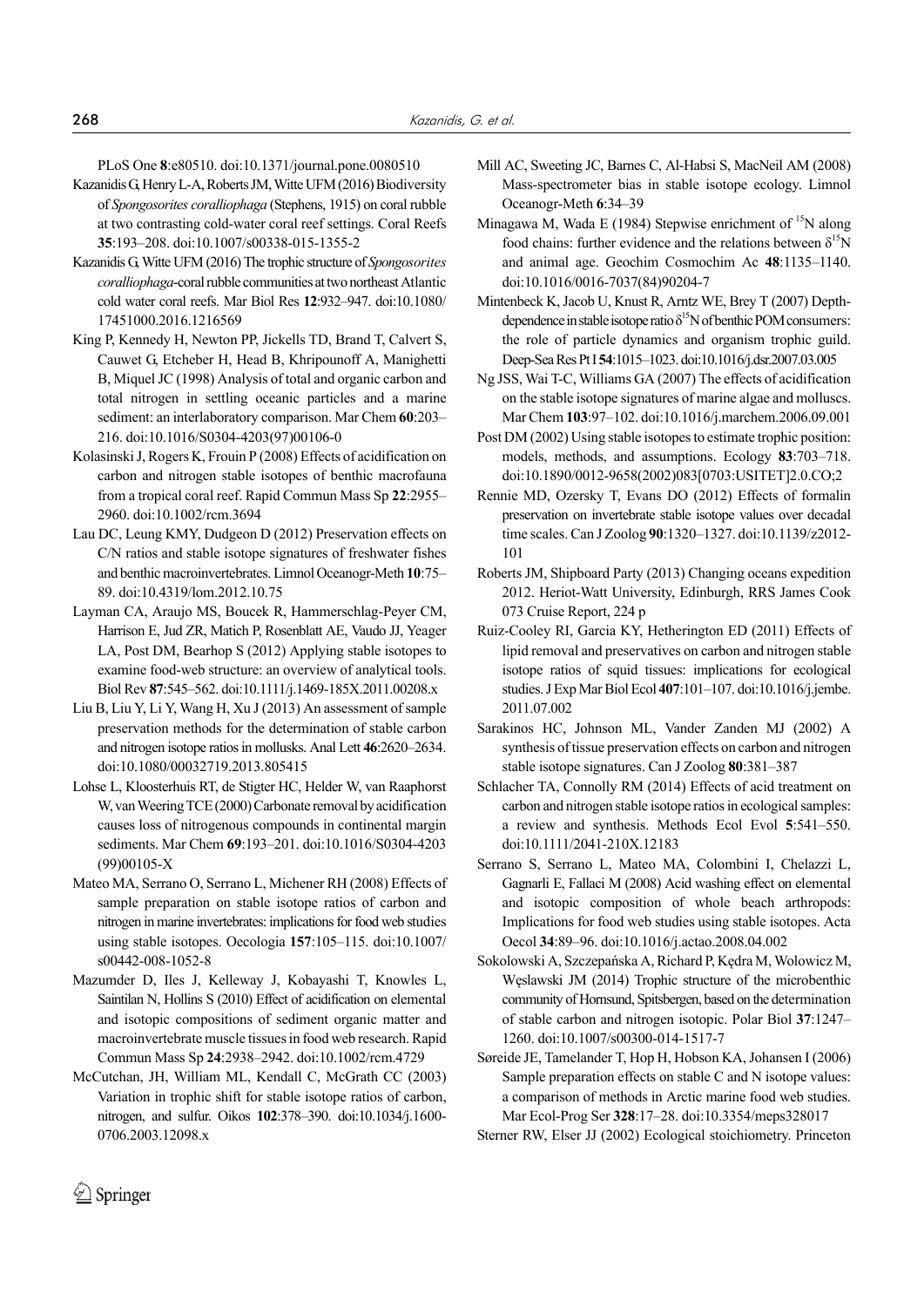University Press, Princeton, 382 p

- Sweetman AK, Witte U (2008) Response of an abyssal macrofaunal community to a phytodetrital pulse. Mar Ecol-Prog Ser **355**:73–84. doi:10.3354/meps07240
- Syväranta J, Vesala S, Rask M, Ruuhijärvi J, Jones RI (2008) Evaluating the utility of stable isotope analyses of archived freshwater sample materials **600**:121–130. doi:10.1007/s10750- 007-9181-3
- Tu KL, Blanchard AL, Iken K, Horstmann-Dehn L (2015) Small-scale spatial variability in benthic food webs in the northeastern Chukchi Sea. Mar Ecol-Prog Ser **528**:19–37. doi:10.3354meps11216
- Vafeiadou A, Adao H, De Troch M, Moens T (2013) Sample acidification effects on carbon and nitrogen stable isotope ratios of macrofauna from a *Zostera noltii* bed. Mar Freshwater Res **64**:741–745. doi:10.1071/MF12169
- van Oevelen D, Duineveld G, Lavaleye M, Mienis F, Soetaert K, Heip CHR (2009) The cold-water coral community as a hot spot for carbon cycling on continental margins: a food-web analysis from Rockall Bank (northeast Atlantic). Limnol Oceanogr **54**:1829–1844. doi:10.4319/lo.2009.54.6.1829
- Vander Zanden MJ, Fetzer WW (2007) Global patterns of aquatic food chain length. Oikos **116**:1378–1388. doi:10.1111/j.0030- 1299.2007.16036.x
- Vander Zanden MJ, Rasmussen JB (1999) Primary consumer  $\delta^{13}C$ and  $\delta^{15}$ N and the trophic position of aquatic consumers. Ecology **80**:1395–1404. doi:10.1890/0012-9658(1999)080 [1395:PCCANA]2.0.CO;2
- Wolf N, Carleton SA, Martinez del Rio C (2009) Ten years of experimental animal isotopic ecology. Funct Ecol **23**:17–26. doi:10.1111/j.1365-2435.2009.01529.x
- Xu J, Zhang M, Xie P (2011) Sympatric variability of isotopic baselines influences modeling of fish trophic patterns. Limnology **12**:107–115. doi:10.1007/s10201-010-0327-z
- Yokoyama H, Sakami T, Ishihi Y (2009) Food sources of benthic animals on intertidal and subtidal bottoms in inner Ariake Sound, southern Japan, determined by stable isotopes. Estuar Coast Shelf S **82**:243–253. doi:10.1016/j.ecss.2009.01.010
- Yokoyama H, Tamaki A, Harada K, Shimoda K, Koyama K, Ishihi Y (2005) Variability of diet-tissue isotopic fractionation in estuarine macrobenthos. Mar Ecol-Prog Ser **296**:115–128. doi:10.3354/ meps29611

**Publisher's Note** Springer Nature remains neutral with regard to jurisdictional claims in published maps and institutional affiliations.